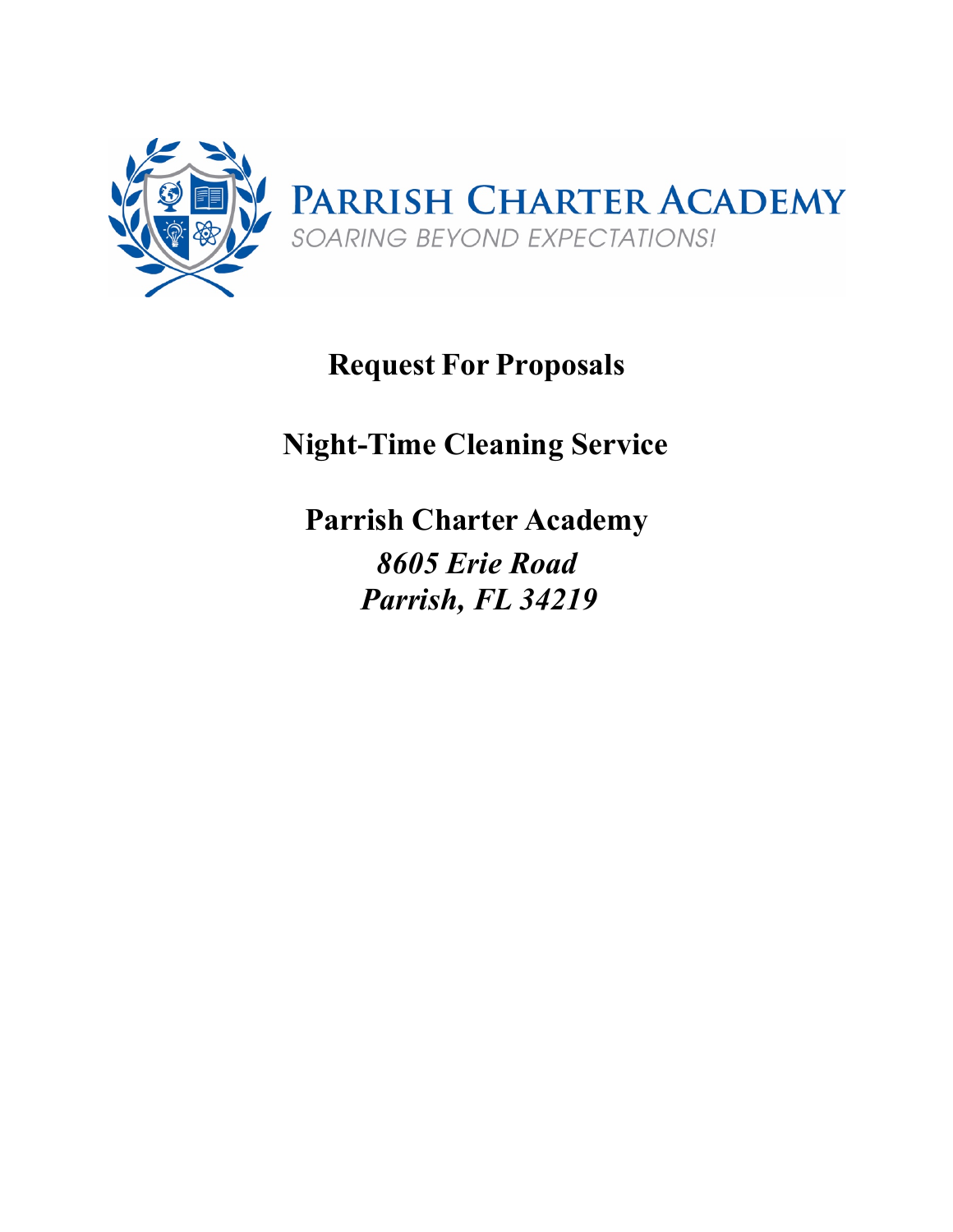#### **SECTION 1:INSTRUCTIONS**

#### 1. Notice of Proposal

This Request For Proposal ("RFP") is for the purpose of obtaining estimates/proposals from vendors to provide night time cleaning services to Parrish Charter Academy. Parrish Charter Academy requires experienced and reputable contractors/vendors to provide comprehensive night-time janitorial/cleaning services to its school campus located at 8605 Erie Road, Parrish, FL 34219

Services shall include all operations in connection with janitorial/cleaning services in the building and on campus as described in this RFP. Services shall include furnishing all labor, materials (including cleaning supplies), equipment, tools, and transportation necessary to perform the work, except as specified in the Scope of Work. Parrish Charter Academy reserves the right to add or delete areas as required by notifying contractor and negotiating a change order for contract pricing.

#### 2. Proposal Submission

Responses should address each of the requirements set forth in this RFP. Please provide the requested information no later than 5 p.m. on November 5, 2021 to the address below. Responses will be evaluated per the criteria specified in subsection 1.4, below. Proposals can be mailed or emailed.

> **FORZA Education Management PO Box 830 Parrish, FL 34219**  *727-642-9319*  **[Info@FORZAedu.com](mailto:Info@FORZAedu.com)**

#### 3. Timeline

- October 25-29, 2021 Site visits scheduled and questions submitted (Please email [Info@FORZAedu.com](mailto:Info@FORZAedu.com) to schedule a day and time for the site visit.)
- November 1, 2021 Questions answered.
- November 5, 2021 Proposal submissions due by 5:00 p.m. EST
- November 5-9, 2021 Review of proposals
- November 10, 2021 Contract awarded
- December 1, 2021 Vendor begins service

#### **4. Evaluation Criteria**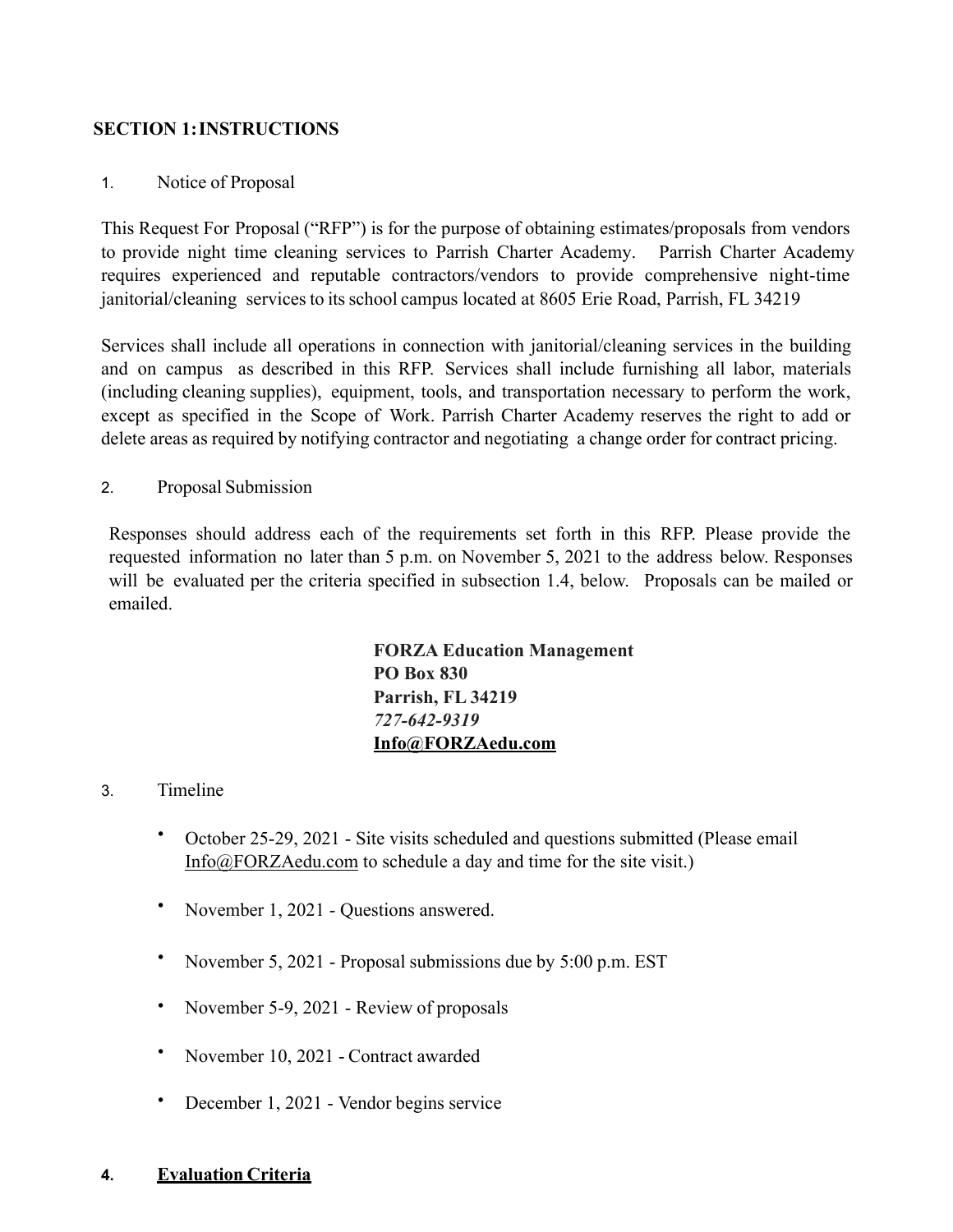Proposals shall provide all information required by this RFP, which is deemed necessary by Parrish Charter Academy to evaluate the qualifications, experience, and expertise of the proposed contractor to provide night time cleaning services. Proposals received will be reviewed to ensure all materials have been submitted as specified in this RFP. Contract award decisions will be made based on the vendor(s) that provides the lowest, most responsive, responsible proposal in accordance with the Proposal Evaluation, Exhibit D.

#### **5. Proposal Attachments**

- 1. Campus Information List & Floor Plans Exhibit A
- 2. School Calendar Exhibit B
- 3. Vendor Questionnaire Exhibit C (Required with Proposal Submission)
- 4. Proposal Evaluation Exhibit D
- 5. Cleaning Checklists Exhibit E
- 6. Janitorial RFP Pricing Sheet Exhibit F (Required with Proposal Submission)
- 7. Drug-Free Workplace Program Bidder Certification (Required with Proposal Submission, if applicable)

#### **6. Questions and Site Visits**

Questions concerning this RFP may be submitted in writing via email to: Info@FORZAedu.com on or before October 29, 2021. A non-mandatory pre-proposal site visit will be accommodated from October 25-29 from 10:00 a.m.  $-2:00$  p.m. It is the responsibility of each vendor to be content as to the location of the work, worksite conditions, and the quality and quantity of the materials which will be required to perform the service. The awarded vendor shall not at any time after selection and award make any claims whatsoever alleging insufficient data or incorrectly assumed conditions, nor shall the awarded vendor claim any misunderstanding as to the nature, conditions or character of the work to be performed.

Revisions which modify the RFP documents, by addition, deletions, clarifications or corrections will be issued in writing prior to the opening of Proposals.

#### **SECTION 2: GENERAL CONDITIONS**

#### **1. Rejection of Proposal**

Proposals that do not conform to the requirements of this RFP shall be rejected. Proposals may be rejected for reasons that include, but are not limited to, the following:

- a. The proposal was received after the submission deadline;
- b. The proposal was not signed by an authorized representative of the vendor;
- c. The proposal contained unauthorized or unacceptable amendments, deletions, or contingencies to the requirements of the RFP;
- d. The proposal was incomplete or contained significant inconsistencies or inaccuracies.

#### **2. Errors or Omissions**

If Parrish Charter Academy determines that a proposal contains a minor irregularity or an error, such as a transposition, extension or footing error in figures that are presented, Parrish Charter Academy may allow the vendor an opportunity to correct the error. Information that is required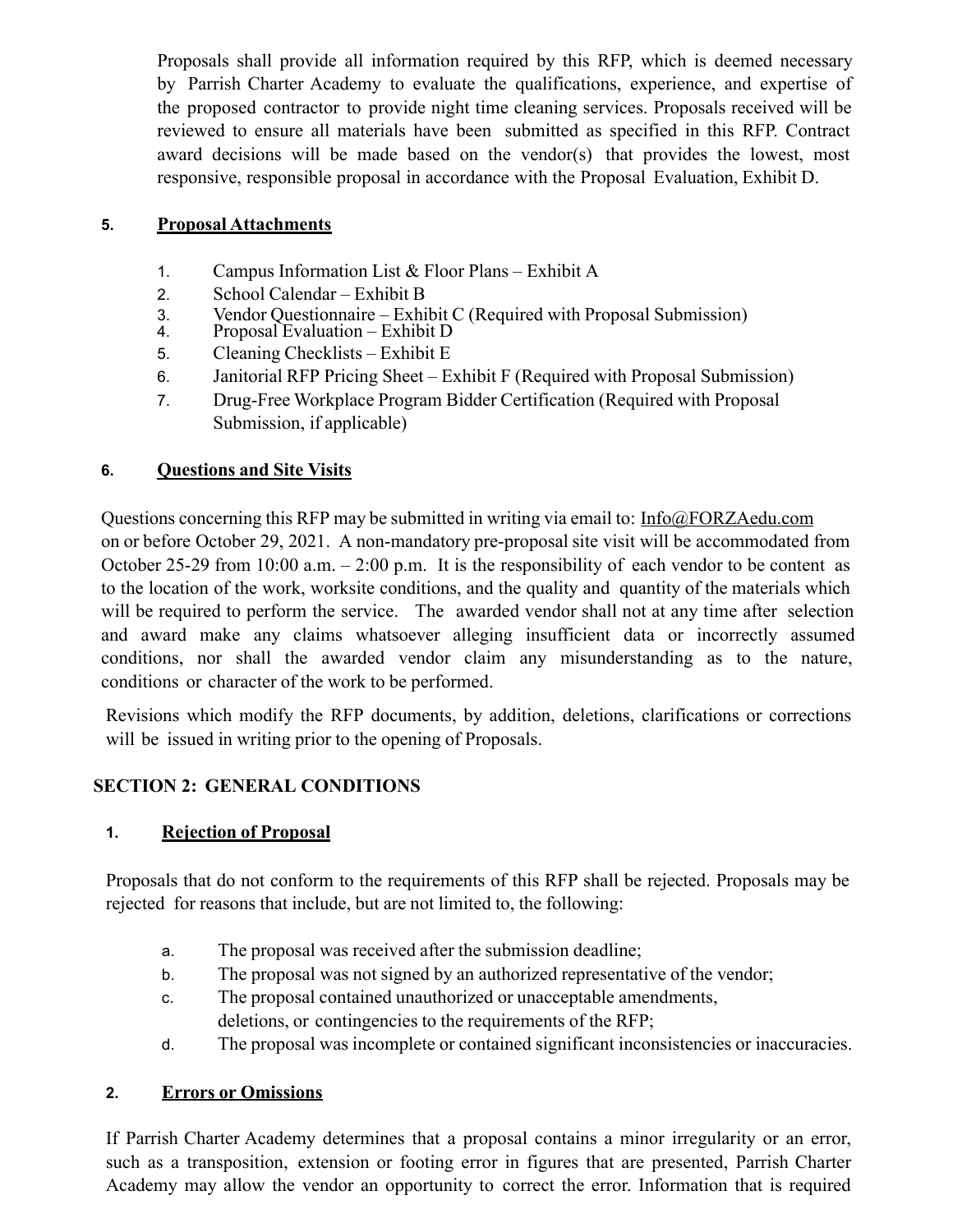to be included in the proposal and is inadvertently omitted shall not be accepted under this error correction provision. All information required to be included in a proposal must be received by the date and time that proposals are due. Parrish Charter Academy reserves the right to seek clarification of any information contained in a vendor's proposal.

# **3. Deviations or Exceptions**

Deviations or exceptions to the specifications provided in this RFP will **not** be considered.

#### **4. Specifications and Conditions**

By submitting a response to this RFP, vendors are acknowledging that they have read the specifications and conditions provided in the RFP and that their proposal is made in accordance with the provisions of such specifications, unless specifically provided otherwise by the vendor. Vendors further agree to deliver services that meet or exceed specifications provided in the RFP should they be awarded a contract for services. If a vendor fails to submit any certification requested as part of this RFP with its proposal, Parrish Charter Academy will assume the vendor does not meet the requirements of the certification.

## **5. Withdrawal of Proposal**

Requests for withdrawal of a proposal may be considered if such request is received in writing within 48 hours after the proposal opening time and date. Requests received in accordance with this provision may be granted upon proof of the impossibility to perform based upon an obvious error on the part of the vendor.

If a request for withdrawal is not received, a vendor shall be legally responsible for fulfilling all requirements of its proposal if it is accepted.

#### **6. Proposal Modifications**

Requests for modifications of a proposal may be considered if such request is received in writing within 48 hours after the proposal opening time and date. Requests received in accordance with this provision may be granted upon proof of the impossibility to perform based upon an obvious error on the part of the vendor. If a request for modification is not received, a vendor shall be legally responsible for fulfilling all requirements of its proposal if it is accepted.

# **7. Prohibition of Gratuities**

By submission of a proposal, a vendor certifies that no employee of Parrish Charter Academy has or shall benefit financially or materially from such proposal or subsequent contract. Any contract issued as a result of this RFP may be terminated at such time as it is determined that gratuities of any kind were either offered or received by any of the aforementioned persons.

# **8. Vendor Research**

Parrish Charter Academy reserves the right to research any vendor submitting a proposal in response to this RFP to ensure the vendor's ability to perform the services as specified.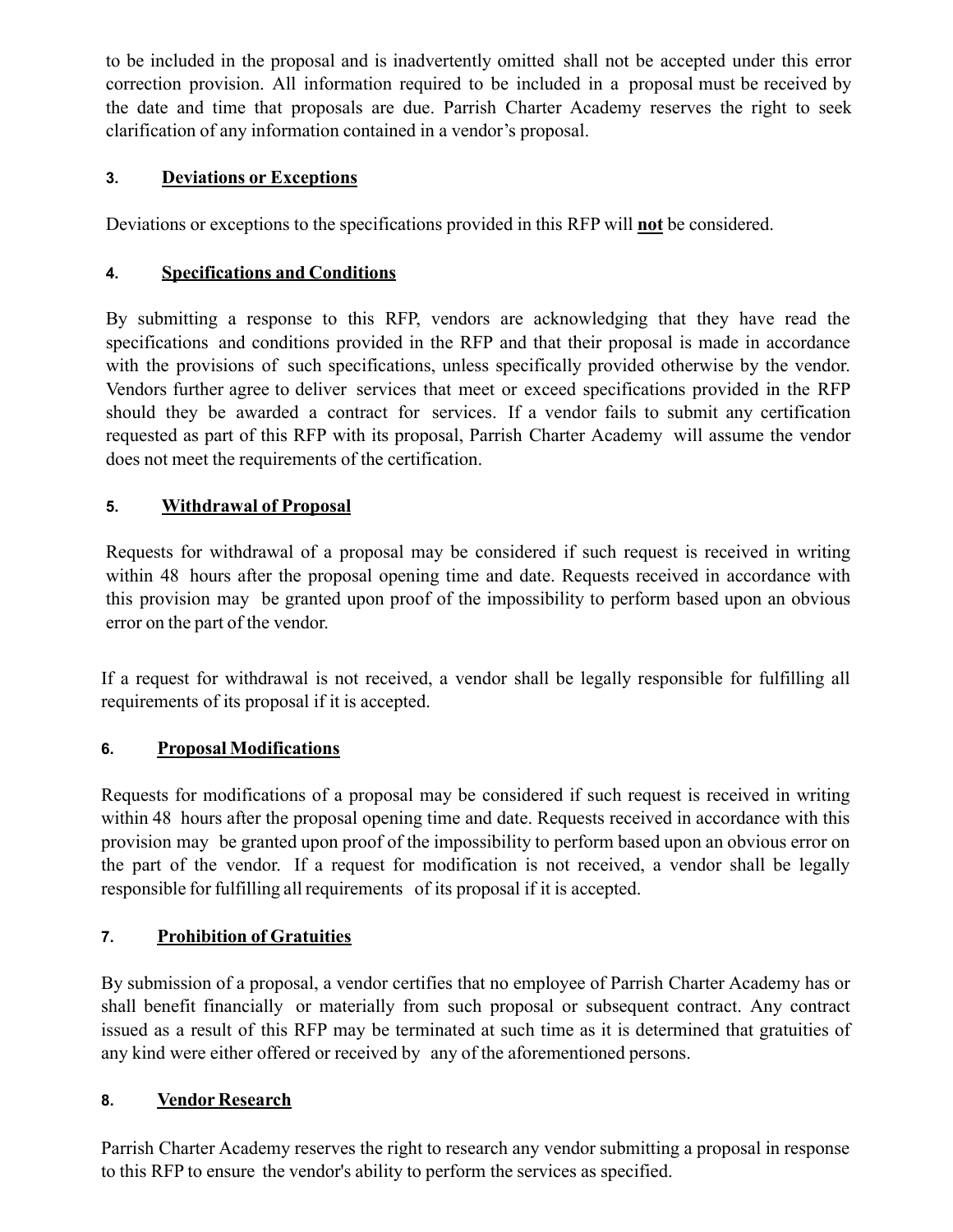#### **9. Conditions for Acceptance**

Vendors must submit a proposal meeting the requirements of the RFP to include the required attachments and certifications signed by the authorized official. Proposals must be received by the time and date specified in subsection 1.2, Proposal Submission, above.

#### **10. Copyrights**

Parrish Charter Academy reserves a royalty-free, nonexclusive, and irrevocable license to reproduce, publish or otherwise use, and to authorize others to use, for Parrish Charter Academy's purposes: (a) the copyright in any work developed under a grant, sub-grant, or contract under a grant or sub-grant; and (b) any rights of copyright to which a grantee, sub grantee or contractor purchases ownership with grant support.

#### **11. Patents**

Parrish Charter Academy reserves a royalty-free, nonexclusive, and irrevocable license to reproduce, publish or otherwise use, and to authorize other to use, for Parrish Charter Academy's purposes patent rights with respect to any discovery or invention which arises or is developed in the course of or under such contract.

#### **12. Confidentiality**

The awarded vendor shall maintain confidentially to the extent allowable and required by applicable laws that it becomes privy to in the course of its duties.

#### **13. Federal Debarment Certification**

The awarded vendor will comply with the Federal Debarment Certification regarding debarment suspension, ineligibility and voluntary exclusion, as required by Executive Order 12549, Debarment and Suspension and implemented at 2 C.F.R. 417.

- (1) The prospective lower tier (\$25,000) participant certifies, by submission and of this proposal, that neither it nor its principals is presently debarred, suspended, proposed for debarment, declared ineligible, or voluntarily excluded from participation in this transaction by any federal department or agency.
- (2) Where the prospective lower tier participant is unable to certify to any of the statements in this certification, such prospective participants shall attach an explanation to this proposal.

#### **14. Public Entity Crimes Certification**

Pursuant to Section 287.133(2)(a), Florida Statutes, a person or affiliate who has been placed on the convicted vendor list following a conviction for a public entity crime may not submit a proposal on a contract to provide any goods or services to a public entity; may not submit a proposal on a contract with a public entity for the construction or repair of a public building or public work; may not submit proposals on leases of real property to public entities; may not be awarded or perform work as a contractor, supplier, subcontractor, or consultant under a contract with any public entity; and may not transact business with any public entity in excess of the threshold amount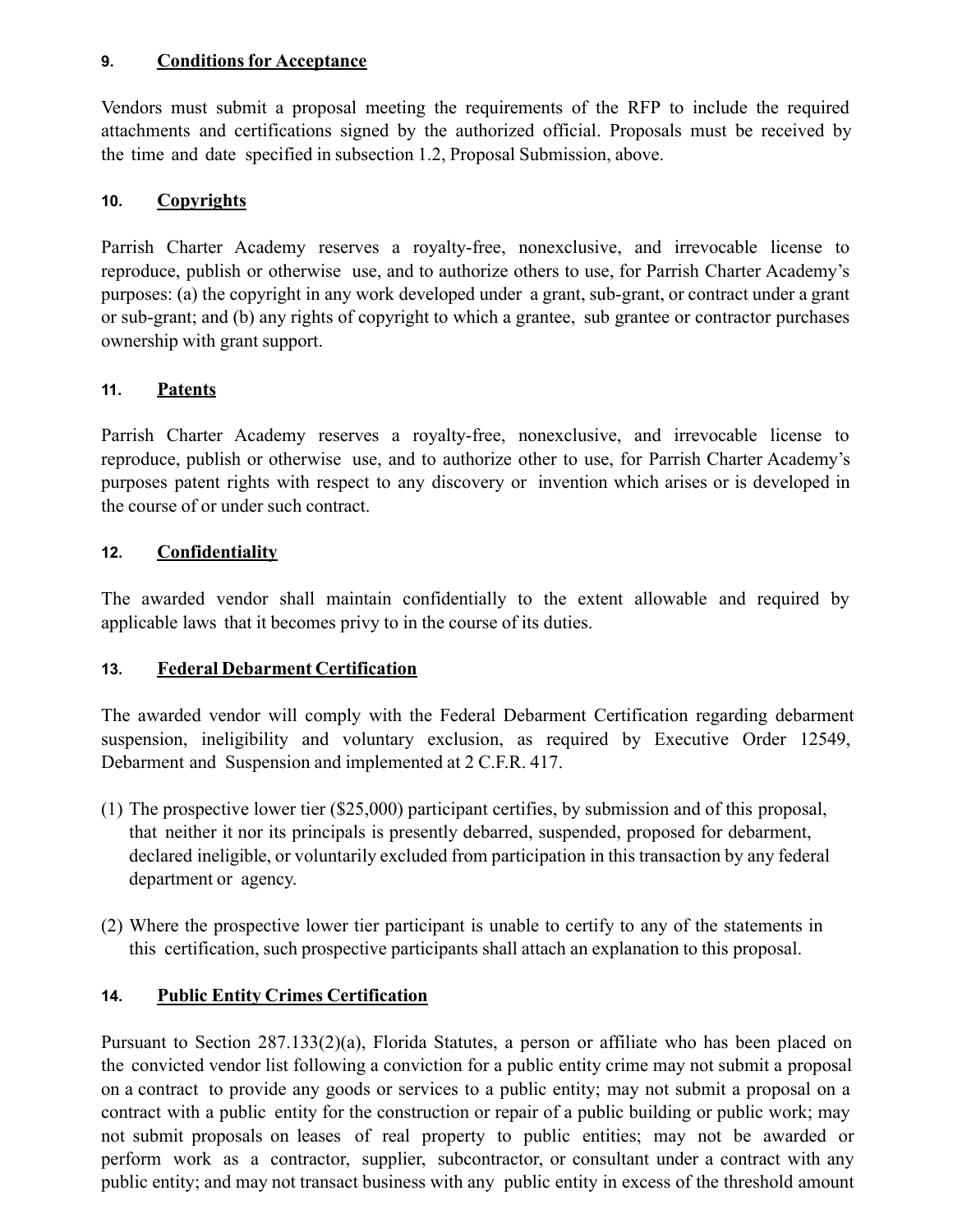provided in Section 287.017, Florida Statutes, for Category Two for a period of 36 months from the date of being placed on the convicted vendor list.

#### **15. Drug Free Workplace Certification**

In accordance with Section 287.087, Florida Statutes, whenever two or more proposals, or replies that are equal with respect to price, quality, and service are received for the procurement of contractual services, a reply received from a business which certifies that it has implemented a Drug Free Workplace Program by signing the enclosed Drug Free Workplace Certification Form, shall be given preference in the award process.

#### **SECTION 3: SCOPE OF WORK**

#### **1. Cleaning Services**

The awarded vendor will provide night-time janitorial services to Parrish Charter Academy campus specified in Exhibit A. The awarded vendor shall at all times maintain and care for Parrish Charter Academy campus in accordance with all manufacturer specifications. Parrish Charter Academy will provide disposable paper products such as paper towels, toilet tissue and paper and hand towels. The awarded vendor shall provide, at its sole cost and expense, the "working tools" and cleaning chemicals required to perform the janitorial services described in this RFP, and shall maintain same in good working order and conditions. "Working tools" shall be based upon manufacturer's recommended specifications, if available, and may include, but may not be limited to the following: buckets, dust pans, rubber gloves, squeegees, dust mops, wet mops, mop presses, sweepers, dust cloths, floor dressings, chamois, wiping cloths, sponges, wall brushes, vacuum cleaners, unless a more particular working tools is specifically identified for use in this RFP or required by manufacturer's recommended specifications. The awarded vendor shall be responsible for all costs associated with damage to Parrish Charter Academy property caused by its failure to follow manufacturer's recommended specifications.

#### **2. Cleaning Checklist**

Parrish Charter Academy campus has a cleaning checklist, indicating the cleaning services to be provided and the frequency with which each service must be performed. The awarded vendor shall perform janitorial services set forth on the cleaning checklist. Cleaning Checklist is attached as Exhibit E.

#### **3. Cleaning Crew and Supervision**

The awarded vendor shall provide a supervisor who will oversee services provided under this Contract. The awarded vendor will hire, supervise, train and pay for sufficient qualified personnel as necessary to perform the night-time janitorial services specified in this RFP. Vendors shall submit pricing for service at a monthly rate.

3.1. Night Crew. An adequately staffed night crew must be present beginning each evening at 6:00 p.m., and shall remain on the campus until each and every required daily janitorial service has been completed. A supervisor shall be present during each night shift to ensure the RFP requirements are met satisfactorily. The awarded vendor shall instruct its night crew to timely report to campus, and to begin their shift by performing services around school grounds to maximize daylight visibility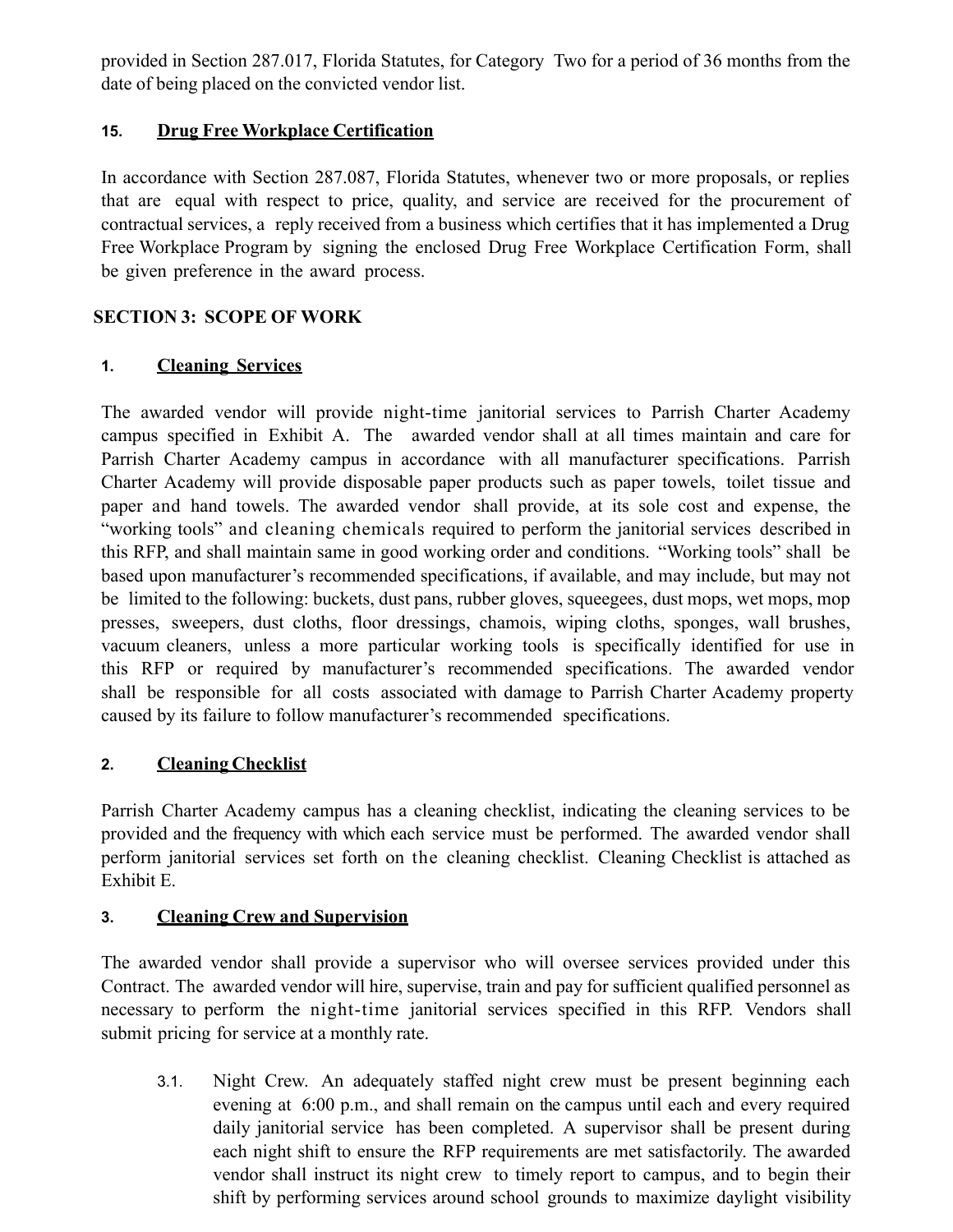to effectively perform services and ensure completion of tasks.

#### **4. Additional Services outside the Scope of this RFP**

Parrish Charter Academy, from time to time, requires additional services beyond the scope of this RFP, that if provided by the awarded vendor, shall entitle such vendor to additional compensation. The additional services are described below, and each bidding vendor shall provide pricing for such additional services on the basis described below.

- 4.1. Event Set-up, Breakdown and Additional Event Cleaning Vendors should provide pricing at an hourly rate for additional services required by Parrish Charter Academy during the term of this Contract, including but not limited to additional assistance before and after schools events. (This is typically the responsibility of the day time maintenance staff, however, there may be times when additional assistance may be needed.)
- 4.2. Floor Care Program the floor care program is set forth in further detail on its Cleaning Checklist. Vendors should provide pricing for floor care. (This is typically the responsibility of the day time maintenance staff, however, there may be times when additional assistance may be needed.)

#### **5. Work Schedule**

Services will be performed Monday through Friday, except for those holidays set forth in Parrish Charter Academy's school calendar. Parrish Charter Academy reserves the right to modify the cleaning duties required of the awarded vendor during non-school days.

#### **SECTION 4: INVOICE/PAYMENT**

- 1. The awarded vendor shall submit invoices to Parrish Charter Academy on or before the 15th of each month.
- 2. Invoices shall be submitted electronically or by mail.
- 3. Invoices shall provide a breakdown of additional services performed, as needed, as a separate line item. The invoice amount shall include rates which match the proposal submitted by an awarded vendor.
- 4. Payment of invoices shall be net 30 days,
- 5. Invoices shall be free of all state and local tax.
- 6. The awarded vendor shall provide Parrish Charter Academy with a copy of its most recent W-9 and evidence of insurance prior to the commencement of services.
- 7. The awarded vendor shall incur a flat rate penalty of \$150 for the occurrences listed below, to be deducted by Parrish Charter Academy from subsequent contract monthly billing:
- 1. Repeated failure to perform contract, neglect or oversight, any of which occurs more than twice during the preceding month.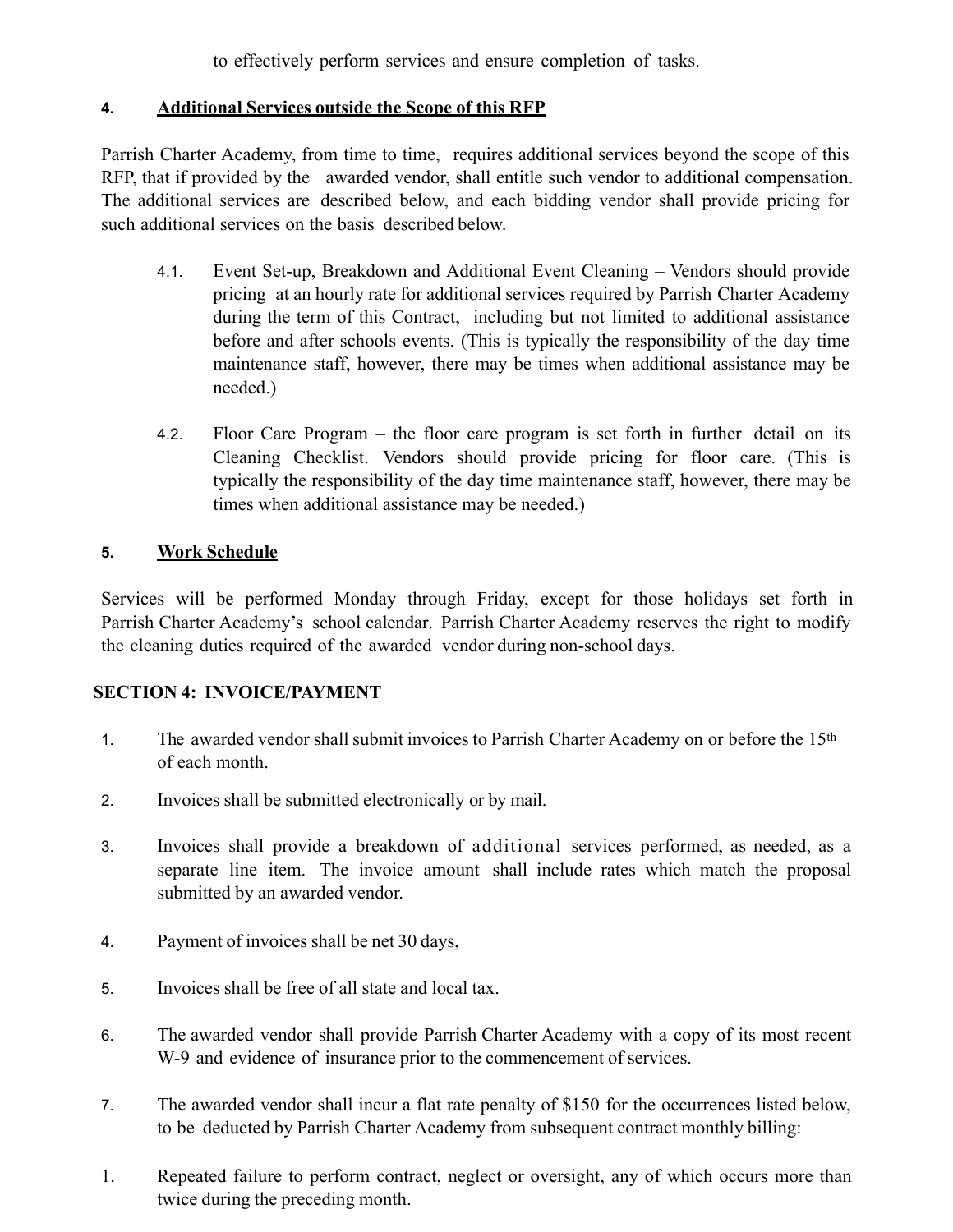- 2. Delay of more than three working days in completing services. The flat rate penalty shall accrue for every day beyond the three working day grace period.
- 8. The awarded vendor shall be responsible for any lost keys provided by Parrish Charter Academy, including the costs of replacement. Additionally, a charge of twenty-five dollars (\$25.00) shall be assessed against the awarded vendor for each lost key. In the event a lost key jeopardizes the security of Parrish Charter Academy campus, the awarded vendor shall be responsible for all costs associated with re-keying or re-programming the campus security. Costs associated with lost keys and security shall be deducted by Parrish Charter Academy from subsequent month's billing.
- 9. The awarded vendor shall be responsible for false alarm fines incurred by Parrish Charter Academy due to false alarms caused by employees of the awarded vendor. False alarm fines that are the responsibility of the awarded vendor shall be deducted by Parrish Charter Academy from subsequent month's billing.
- 10. The awarded vendor shall use the following delinquent payment notification procedures in order to exercise its right to demand payment from Parrish Charter Academy.
- 11. The awarded vendor may suspend service with Parrish Charter Academy as to delinquent payment of any invoice sixty (60) or more calendar days after the invoice was received. The awarded vendor's failure to suspend service shall not waive its right to seek payment under appropriate Florida Law and procedures.
- 12. Adjustments to the monthly amount due to the awarded vendor may be made if: (i) the total amount of space to be cleaned decreases because space currently used is vacated or is under extensive repair or alteration during the term of this RFP, or (ii) the total amount of space to be cleaned increases because space currently used is expanded.

#### **SECTION 5: DISCLOSURES**

- 1. A prospective vendor must disclose if its business is a cleaning franchise or associated with a cleaning franchise.
- 2. All cleaning supplies, including cleaning products and chemicals, liners are supplied by the awarded vendor.
- 5.3 Parrish Charter Academy will assign a limited amount of space on campus to the awarded vendor to be used as a storage closet for cleaning supplies and vendor equipment. An awarded vendor will maintain its janitorial closets in a clean, safe and sanitary condition at all times, and maintain inventories of supplies, cleaning materials and tools neatly and in an organized fashion. All cleaning materials must be labeled in accordance with OSHA and accepted industry practices, including the maintenance of MSDS/SDS for all chemicals and materials used on campus. **No gas or bleach shall be stored on campus or used to perform cleaning services.**
- 4. An awarded vendor shall coordinate with Parrish Charter Academy to activate and deactivate its security system to gain access to perform services under this RFP. Employees of an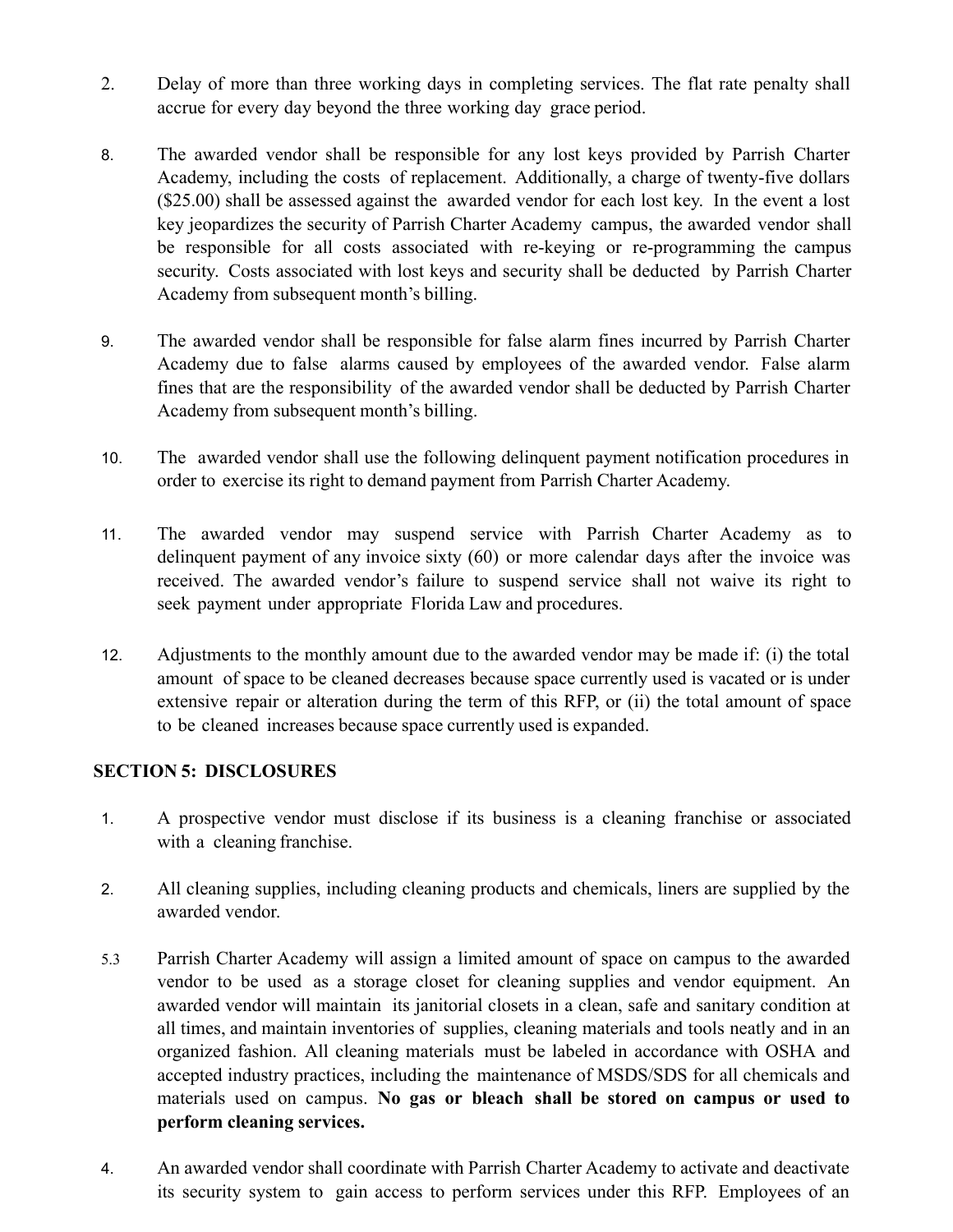awarded vendor shall use best efforts not to set off the campus alarm system, and the night crew shall at all times maintain the security of the facility by arming the system prior to completing their shift and securing all doors and access points on campus. **Employees of an awarded vendor shall refrain from propping doors open**, and shall work behind locked and secured doors at all times. An awarded vendor shall maintain a safety program which will include the training of its employees on all necessary safety precautions in the performance of their duties, including but not limited to the management and use of hazardous chemicals/materials and cleaning supplies and the operation of all tools and equipment related thereto.

- 5. An awarded vendor shall ensure, at its own expense, that each and every employee assigned to perform services at Parrish Charter Academy campus has completed and provided the following clearances as required by applicable school district and applicable laws, including but not limited to fingerprinting, drug screening, and criminal background checks.
- 6. A bidding vendor shall support and participate in any recycling program instituted by Parrish Charter Academy. An awarded vendor shall provide, prior the commencement of services under this Contract, a complete list of all employees assigned to perform services at any Parrish Charter Academy campus. An awarded vendor shall notify Parrish Charter Academy immediately in writing of all changes in personnel, and shall certify that all clearances have been completed prior to the new employee reporting to a Parrish Charter Academy campus to work.
- 7. Parrish Charter Academy reserves the right, in its sole discretion, to require an awarded vendor to replace any employee assigned by the awarded vendor that if Parrish Charter Academy determines that: (i) the employee engaged in conduct that material breaches this Contract; (ii) the employee engaged in inappropriate or illegal conduct while providing services under this Contract; or (iii) the employee is disruptive to Parrish Charter Academy's operations.
- 8. All employees of an awarded vendor shall be bonded and carry proper visible identification on their person at all times while on a Parrish Charter Academy campus. Employees of the awarded vendor must wear appropriate attire including a work shirt bearing company logo and identification badge bearing photo.
- 9. An awarded vendor shall be solely responsible for any employment-related dispute or claim between it and any of its employees assigned to a Parrish Charter Academy campus, and such awarded vendor agrees to indemnify, defend and hold Parrish Charter Academy harmless from any and all claims brought against them by any employee related to such employment-related dispute or claim.
- 10. No employee of an awarded vendor shall use telephones or other electronic devices that are the property of Parrish Charter Academy without the express consent of an authorized school official.
- 11. An awarded vendor shall be an independent contractor and not an employee of Parrish Charter Academy. The employees of an awarded vendor shall be considered solely employees of such awarded vendor and shall not be considered employees or agents of the Parrish Charter Academy in any fashion.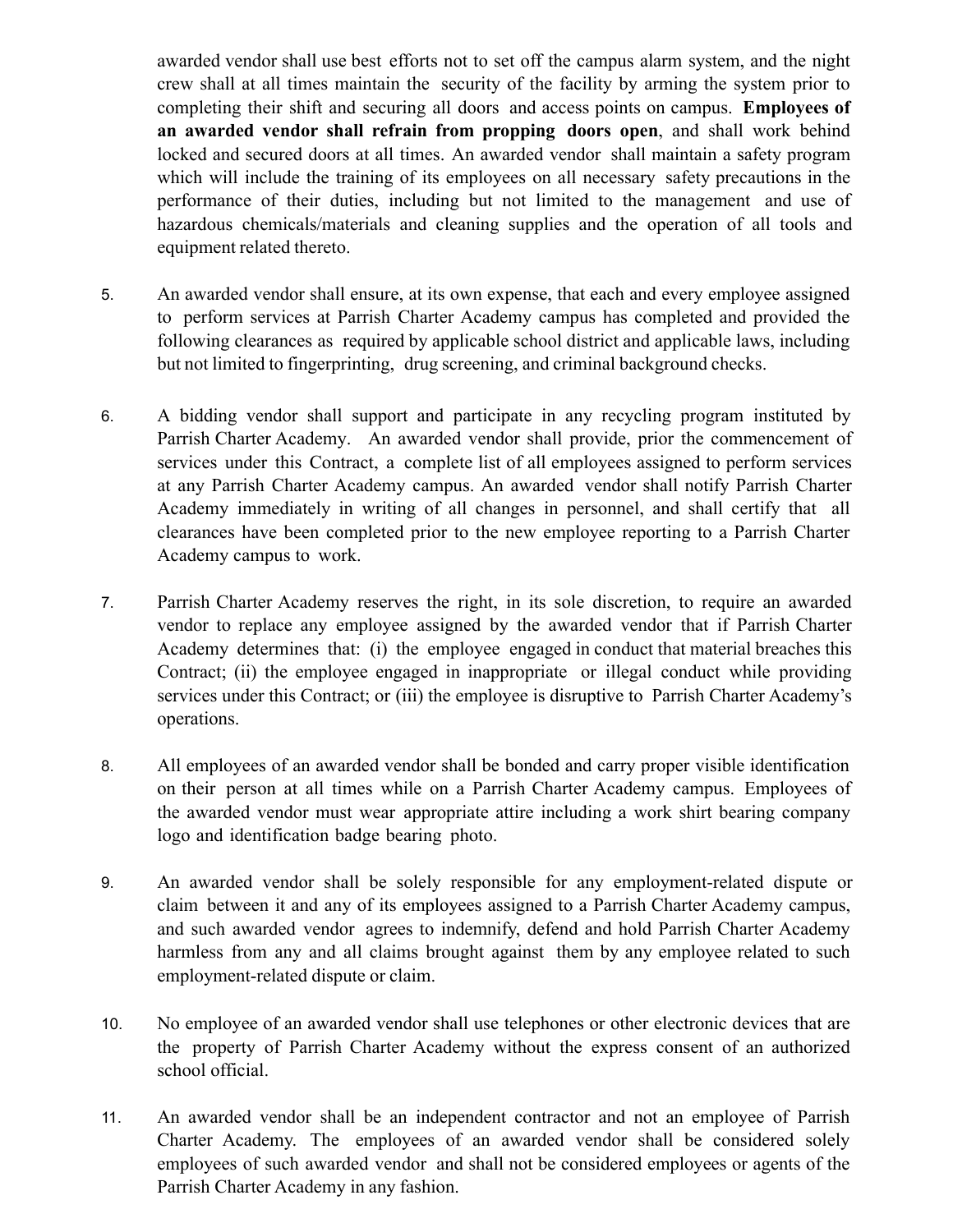- 12. It is the responsibility of the vendor to staff sufficiently to meet its requirements under this RFP. An awarded vendor's supervisory staff shall be on-site every evening and shall maintain inspection reports and make them available to Parrish Charter Academy upon request.
- 13. An awarded vendor shall promptly notify Parrish Charter Academy of any defective or inoperable building equipment it observes during the performance its duties, including but not limited to leakage or plumbing problems, defective lights, and any unusual circumstances that might affect the security, maintenance or effectiveness of a Parrish Charter Academy campus.
- 14. Vendor shall secure and maintain, at its own expense, and keep in effect during the full period of the contract a policy or policies of insurance, which must include but not limited to the following: (i) Worker's Compensation, (ii) Comprehensive General Liability Insurance \$1MM/\$2MM, (iii) Automobile Insurance \$1MM, and (iv) any other requirements of Federal, State and Local laws. All liability insurance policies shall specifically provide name Parrish Charter Academy as an additional named insured or additional insured with respect to the required coverage's and the operations of the vendor under the Contract. Insurance shall be procured and maintained during the term of this Contract with companies having an A.M.Best rating of B+ or better and licensed to do business in the State of Florida.
- 15. Employees of an awarded vendor shall not be accompanied by acquaintances, family members or any other person while performing services at a Parrish Charter Academy campus.
- 16. Parrish Charter Academy shall evaluate an awarded vendor on a daily basis and report any failures to perform within 48 hours of failure to an awarded vendor. An awarded vendor must quickly and efficiently handle service requests made by Parrish Charter Academy. Parrish Charter Academy will notify the personnel designated by an awarded vendor with any complaint or service request via email and telephone. Urgent requests will be acted upon immediately.
- 17. Employees of an awarded vendor are responsible for turning off all lights and locking the school each night.

#### **SECTION 6**: **ADDITIONALPROVISIONS REGARDING VENDOR EMPLOYEES**

- 1. Employees of an awarded vendor shall be required to document arrival and departure times for each campus where services are provided to Parrish Charter Academy.
- 2. An awarded vendor shall comply with all wage and hours of employment regulations of federal and state law.
- 3. An awarded vendor shall pay all its employees in accordance with the Fair Labor Standards Act and any other applicable statutes.
- 4. The parties recognize that one of the most important elements of a successful cleaning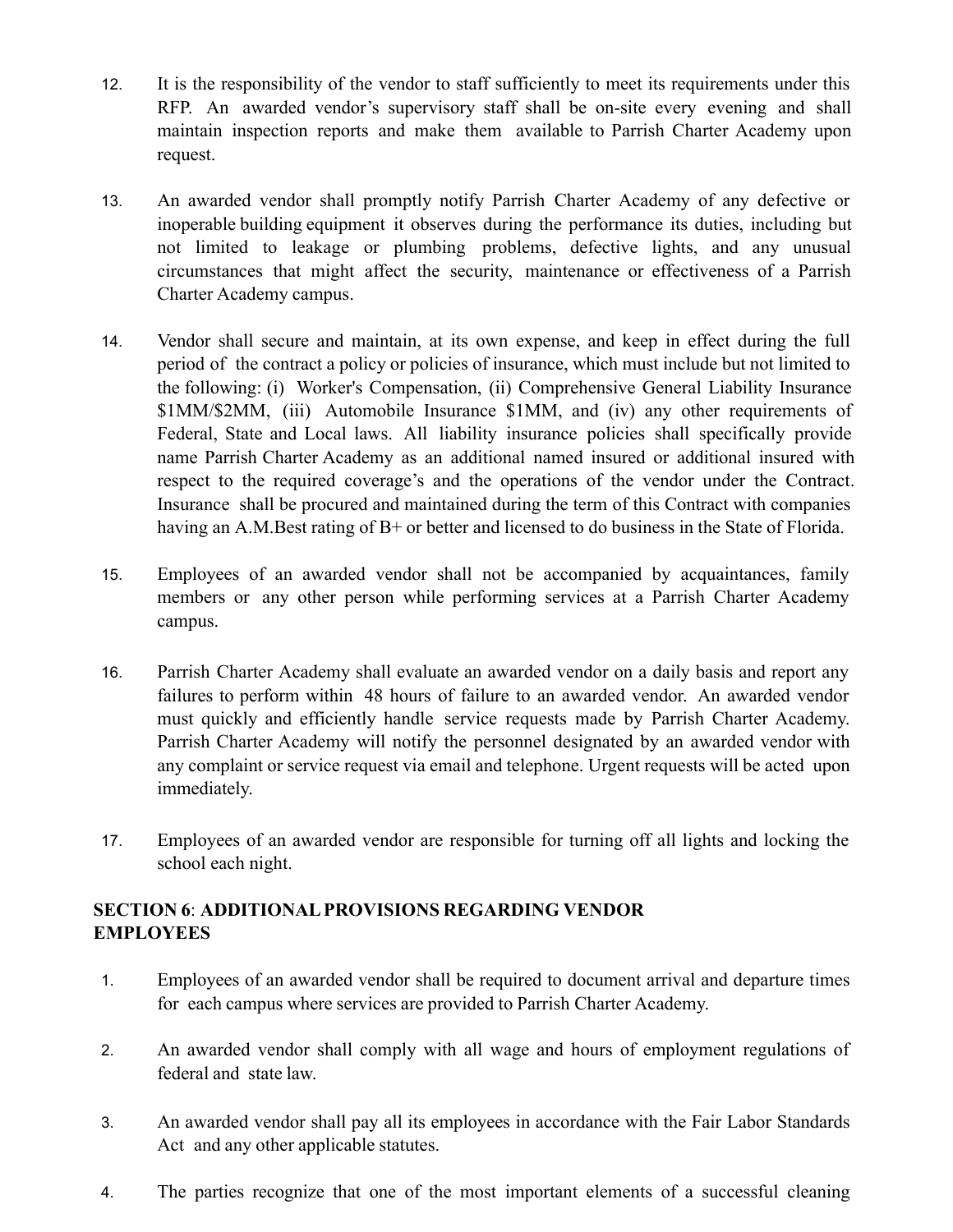program is the staff employed to administer the services. An awarded vendor shall be responsible for the employment of all staff necessary to timely and effectively meet the duties and responsibilities described in this RFP.

- 5. An awarded vendor shall instruct its employees to abide by the policies, rules, and regulations, with respect to use of Parrish Charter Academy campus as established by Parrish Charter Academy and furnished in writing to awarded vendor(s).
- 6. An awarded vendor shall ensure, at its own expense, required fingerprint-based criminal history record checks are conducted on all awarded vendor employees assigned to Parrish Charter Academy campuses and results are provided to such Parrish Charter Academy campus per the Jessica Lunsford Act, section 1012.32, Florida Statutes.
- 7. In the event of the removal or suspension of any employee, an awarded vendor shall immediately restructure its staff without disruption in service.

#### **SECTION 7**: **TERMSAND TERMINATION**

- 1. This Contract is effective period, commencing December 1, 2021 June 30, 2021. This contract will be renewable on an annual basis, upon mutual agreement of the parties.
- 2. This Contract/RFP may terminated by Parrish Charter Academy upon thirty (30) days written notice to the awarded vendor as provided in this Section. Termination shall not relieve the awarded vendor of its obligation to deliver and perform the services required under the terms of this RFP until the effective date of the termination, which shall be 30 days following the date of the written notice.
- 3. Parrish Charter Academy shall have the right to cancel and terminate this Contract with or without cause at any time upon at least sixty (60) days prior written notice to an awarded vendor.
- 4. Either party shall have the right to cancel and terminate this Contract in the event of a breach of this Contract, which remains uncured by the other party for at least fifteen (15) days after written notice of such breach. The foregoing shall not apply to delinquent payment provisions elsewhere addressed in this RFP.
- 5. Following any termination, an awarded vendor shall be entitled to compensation for services completed upon submission of invoices and proof of claim for services provided under this Contract up to and including the effective date of termination. Parrish Charter Academy shall have the right to receive services from the Contractor through the effective date of the notice of termination, and may, at its election, procure such work from other contractors as may be necessary to complete the services.
- 6. Notwithstanding the notice provisions required by this Section, Parrish Charter Academy may immediately terminate the Contract, in whole or in part, upon notice to an awarded vendor if Parrish Charter Academy determines that the actions, or failure to act, of an awarded vendor, its agents, employees or subcontractors have caused, or reasonably could cause jeopardy to health, safety, or property; or if Parrish Charter Academy determines that an awarded vendor lacks the financial resources to perform under the Contract.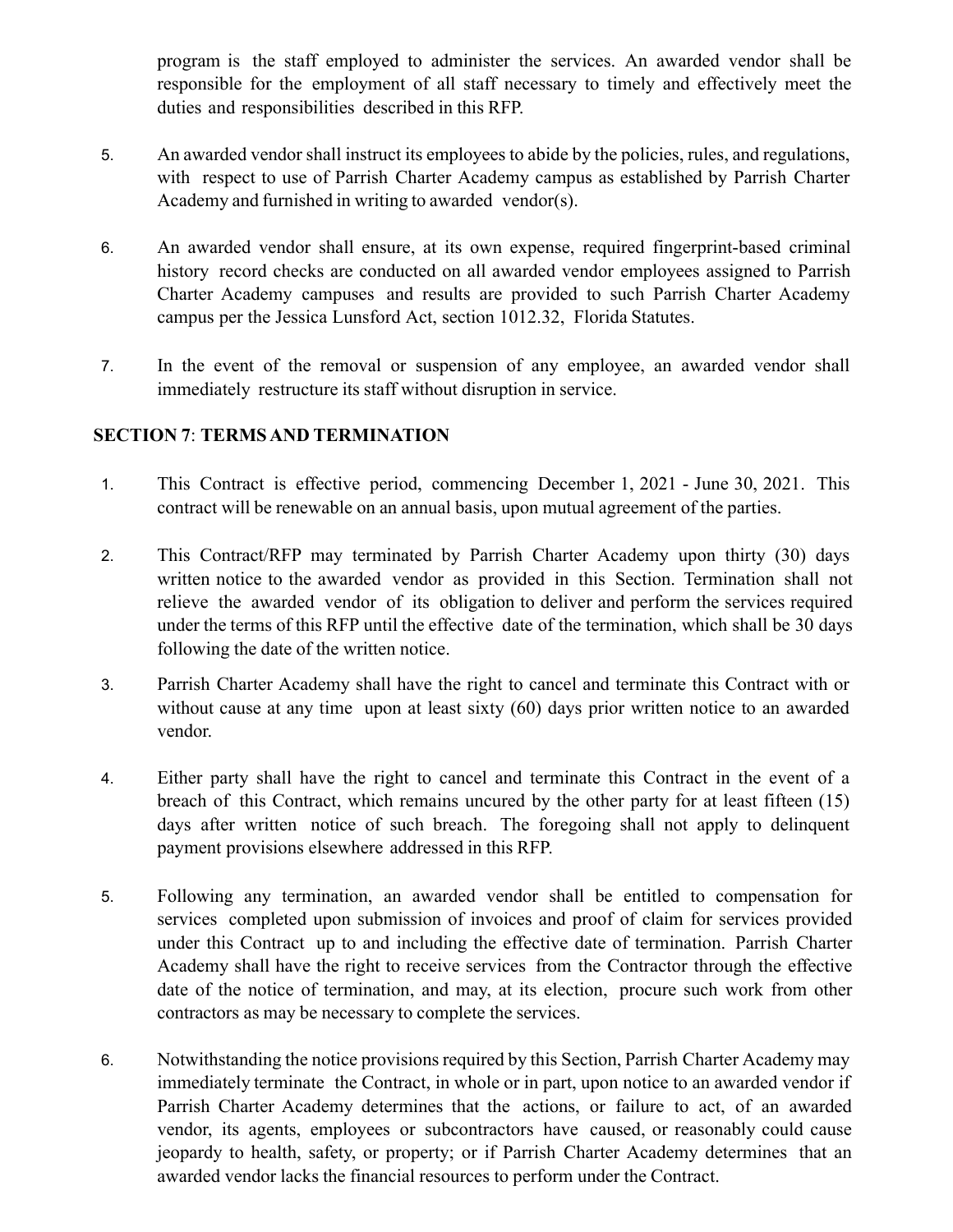7. Neither party shall be responsible for any losses resulting if the fulfillment of the terms of the Contract is delayed or prevented by wars, acts of public enemies, strikes, fires, floods, acts of God, or any other acts which could not have been prevented by the exercise of due diligence ("Act of God"). Parrish Charter Academy may cancel the Contract without penalty if an awarded vendor's performance does not resume within thirty (30) days of its interruption of services due to an Act of God.

#### **SECTION 8: CONTRACT TERMS**

- 1. No provision of this RFP/Contract shall be assigned or subcontracted without prior written consent of Parrish Charter Academy.
- 2. This RFP/Contract, exhibits, and attachments constitute the entire agreement between Parrish Charter Academy and the awarded vendor, and may not be changed, extended orally, or altered by course of conduct. No other contracts will be signed by Parrish Charter Academy.
- 3. Each party to this Contract represents and warrants to the other that: (a) it has the right, power and authority to enter into and perform its obligations under this Contract and (b) it has taken all requisite action (corporate, statutory or otherwise) to approve execution, delivery and performance of this Contract, and (c) this Contract constitutes a legal, valid and binding obligation upon itself in accordance with its terms.
- 4. Any silence, absence, or omission from the Contract specifications concerning any point shall be regarded as meaning that only the best commercial practices are to prevail, and all materials, workmanship, and services rendered shall be of a quality that would normally be specified by Parrish Charter Academy.
- 5. No course of dealing or failure of Parrish Charter Academy to enforce strictly any term, right, or condition of this Contract shall be construed as a waiver of such term, right, or condition. No express waiver of any term, right, or condition of this Contract shall operate as a waiver of any other term, right, or condition.
- 6. Throughout the Term of the Contract and each renewal Term, if applicable, an awarded vendor shall obtain and maintain all applicable licenses, permits, and certifications required by federal, state, and local law.
- 7. It is further agreed between Parrish Charter Academy and the awarded vendor that the exhibits, attachments, and clauses attached and designated are hereby in all respects made a part of this Contract.
- 8. An awarded vendor agrees to at all times during the term of the Contract comply with all laws, rules and regulations, both federal, state and local, as well as any additions or amendments to such laws and regulations (collectively referred to as the "Laws").
- 9. To the fullest extent permitted by law, an awarded vendor agrees to indemnify, defend, and hold harmless Parrish Charter Academy and its respective agents, officers and employees from and against any and all claims, demands, suits, liabilities, injuries (personal or bodily), property damage, causes of action, losses, costs, expenses, damages, or penalties, including,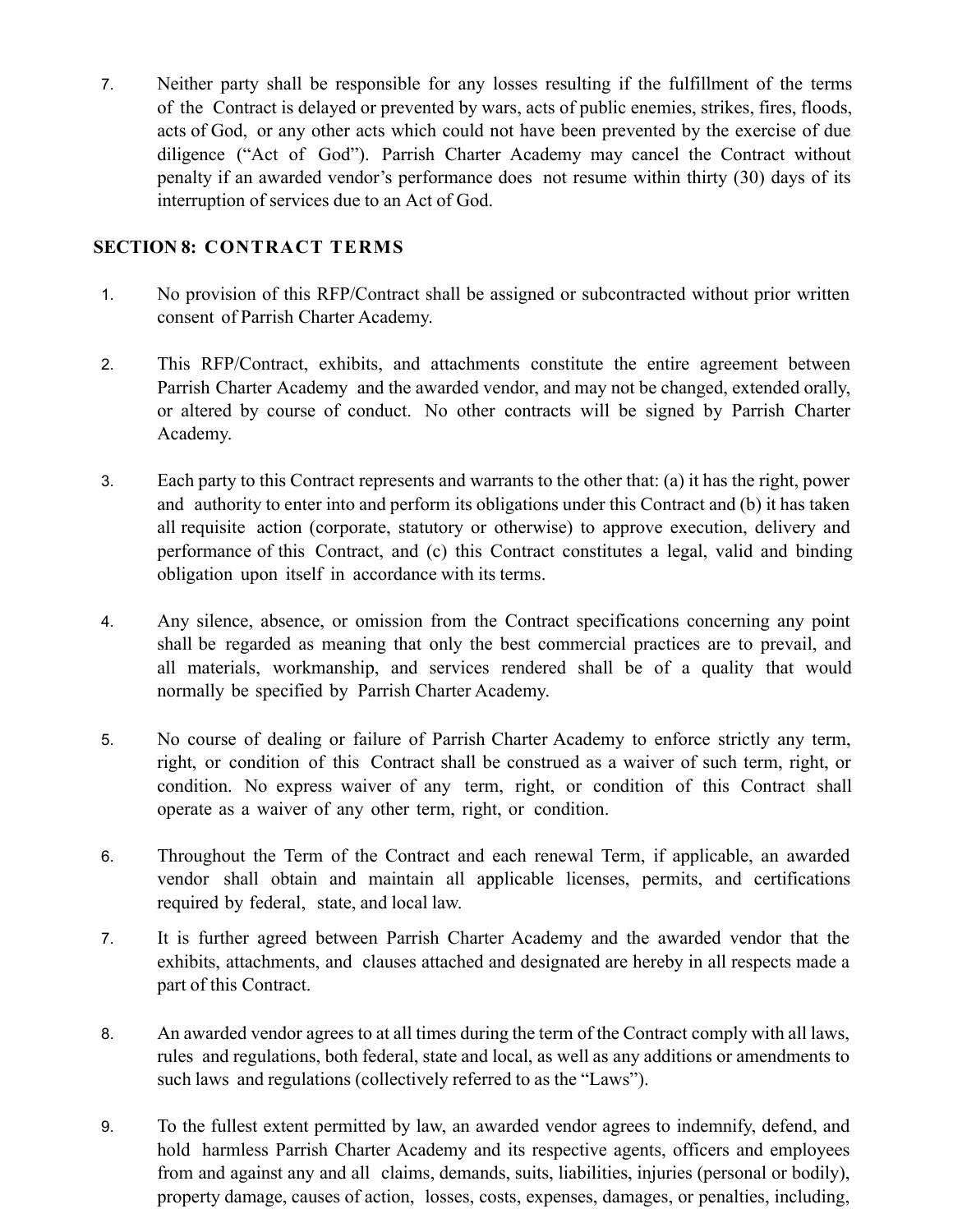without limitation, reasonable defense costs, and reasonable legal fees, arising or resulting from, or occasioned by or in connection with

(i) any bodily injury or property damage resulting or arising from any act or omission to act (whether negligent, willful, wrongful, or otherwise) by the awarded vendor, its subcontractors, anyone directly or indirectly employed by them or anyone for whose acts they may be liable; (ii) failure by the awarded vendor or its employees, agents or subcontractors to comply with any Laws applicable to the performance of the Services; (iii) any breach of this Contract, including, without limitation, any representation or warranty provided by the awarded vendor herein; (iv) any employment actions of any nature or kind including but not limited to, workers compensation, or labor action brought by any employee of the awarded vendor; or (v) any identity breach or infringement of any copyright, trademark, patent, or other intellectual property right.

- 10. Indemnification. The awarded vendor shall defend and indemnify Parrish Charter Academy, its directors, officers, and employees from and against all allegations, claims, actions, suits, demands, damages, liabilities, obligations, losses, settlements, judgments, costs, and expenses (including without limitation attorneys' fees and costs) which arise out of, relate to or result from any act or omission of the awarded vendor.
- 11. Should any litigation arise from this Contract, the prevailing party shall be entitled to recover reasonable attorneys' fees, collection costs and any additional expenses incurred. Florida law shall apply, and the venue for any controversy shall be Manatee County, Florida.
- 12. All and any notice to the parties, as herein required, shall be given in writing, by overnight mail, at the addresses referenced in this RFP and the Vendor Questionnaire.
- 13. During the term of this Contract, and for a period of one (1) following the termination of this Contract, Parrish Charter Academy shall not hire or employ any employee of an awarded vendor. If Parrish Charter Academy breaches this non-solicitation provision, the parties agree that injunctive relief would be appropriate remedy for such breach.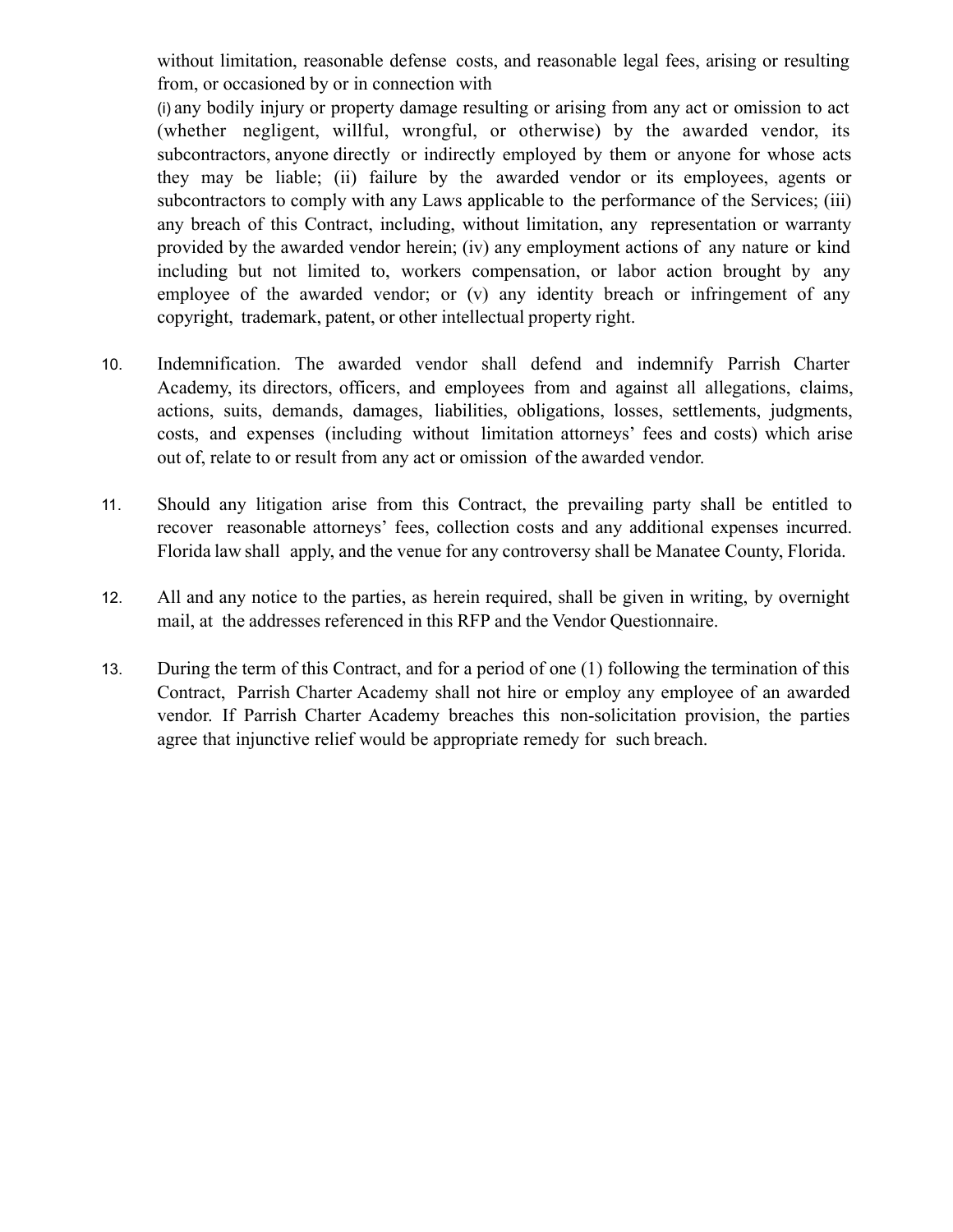#### **PROPOSALSUMMARY**: **Request for Proposals Night Time Cleaning**

This document contains a proposal solicitation for the furnishing of janitorial/night time cleaning services for the period beginning December 1, 2021 and ending June 30, 2022 and sets forth the terms and conditions applicable to the procurement. Upon acceptance, this document shall constitute the Contract between the awarded vendor and Parrish Charter Academy. An awarded vendor shall not plead misunderstanding or deception because of such estimate of quantities, or of the character, location, or other conditions pertaining to the proposal solicitation/Contract.

Pricing for Cleaning Services described in this RFP are quoted on the Cleaning RFP Pricing Sheet submitted with an awarded vendor's proposal, which is incorporated herein by reference.

| <b>Vendor Name</b>            |                    |                   |
|-------------------------------|--------------------|-------------------|
| <b>Street Address</b>         |                    |                   |
| $\bigcap_{i\leq r}$           | $Q_{\text{total}}$ | $7in \text{Cada}$ |
|                               |                    |                   |
|                               |                    |                   |
| <b>Authorized Vendor Name</b> | Title              |                   |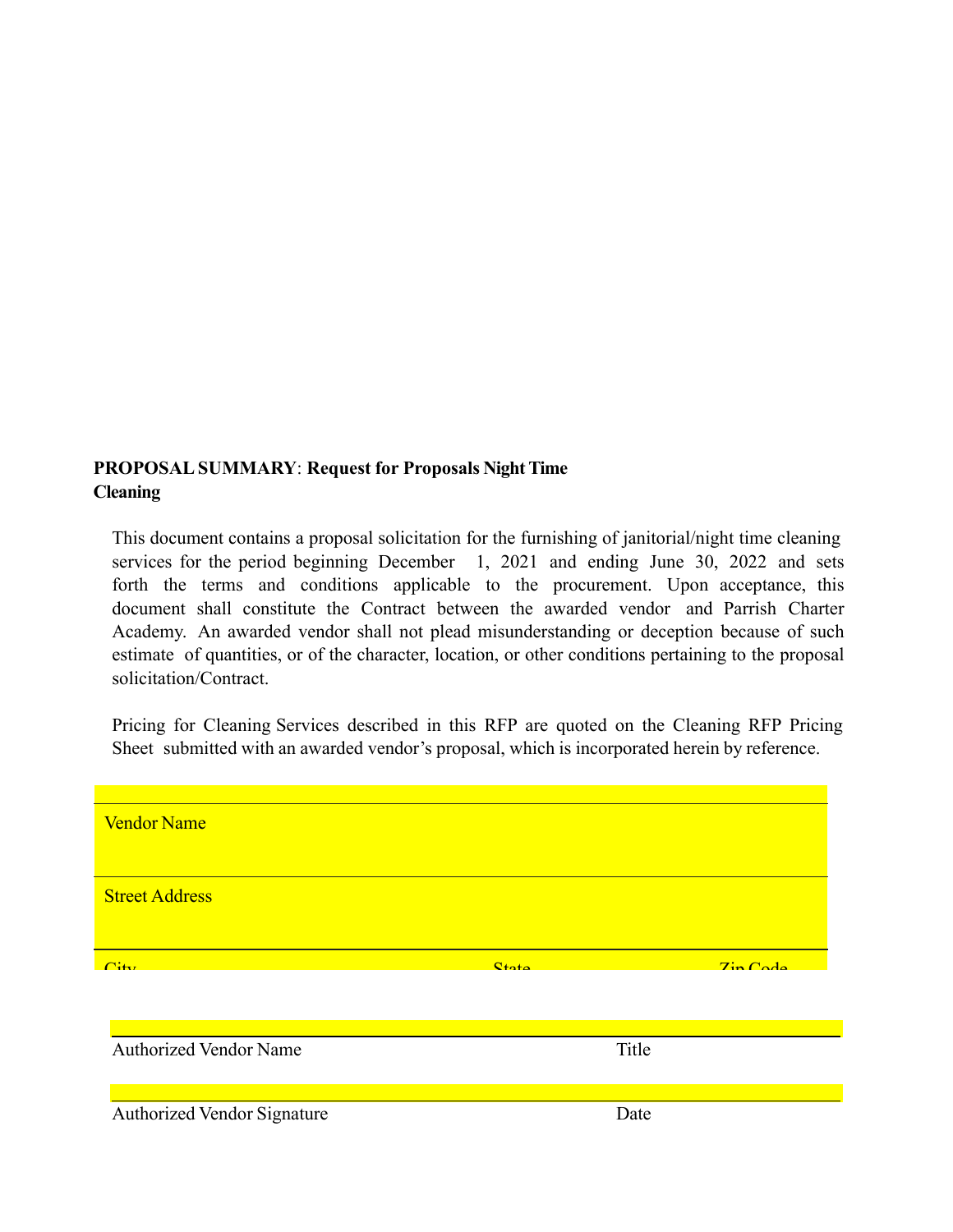## **PARRISH CHARTER ACADEMY**

**Signature of Authorized Representative Title Date** Date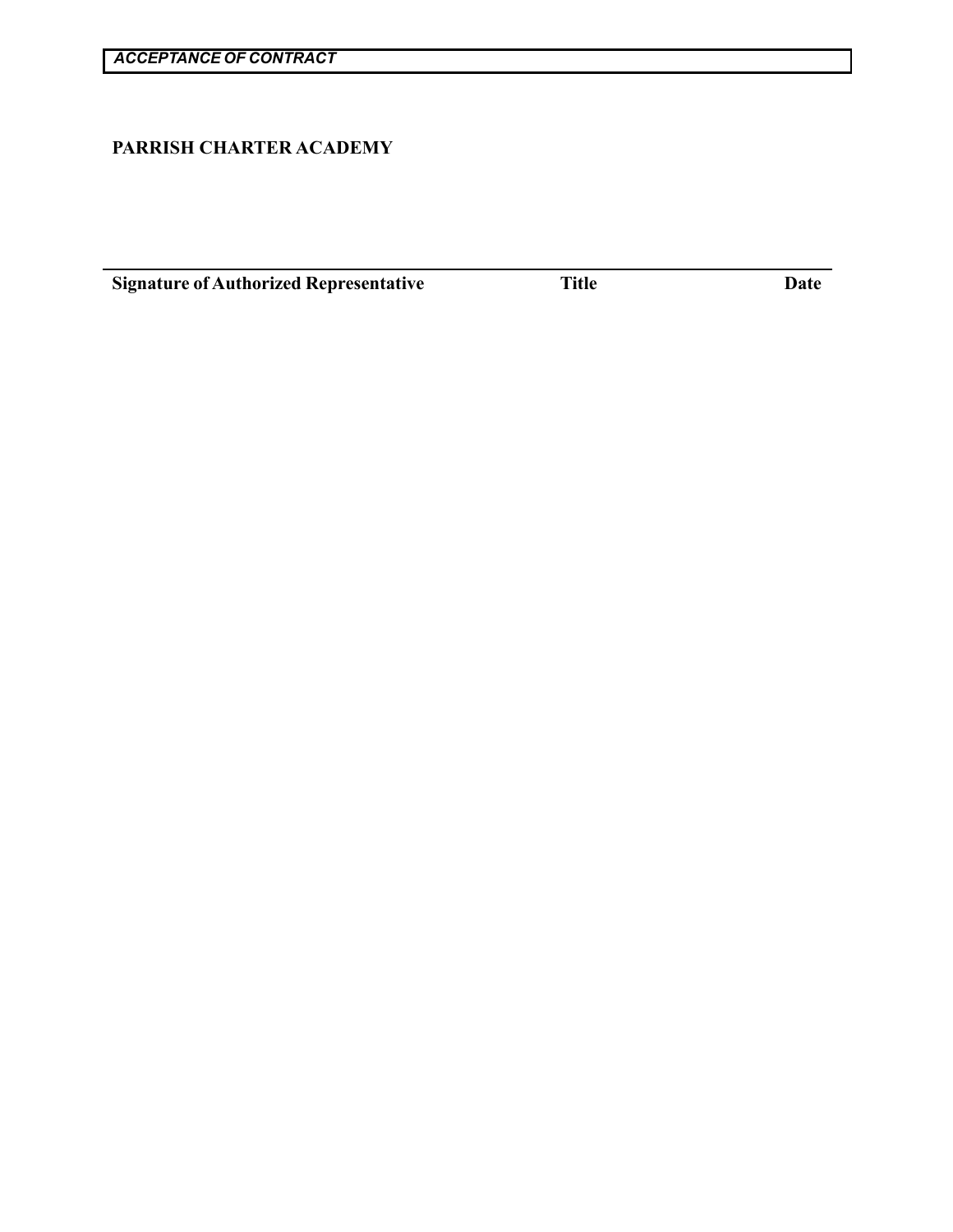

**EX HI BI T A CA M PU S & FL O OR PL AN S 24, 802 sf**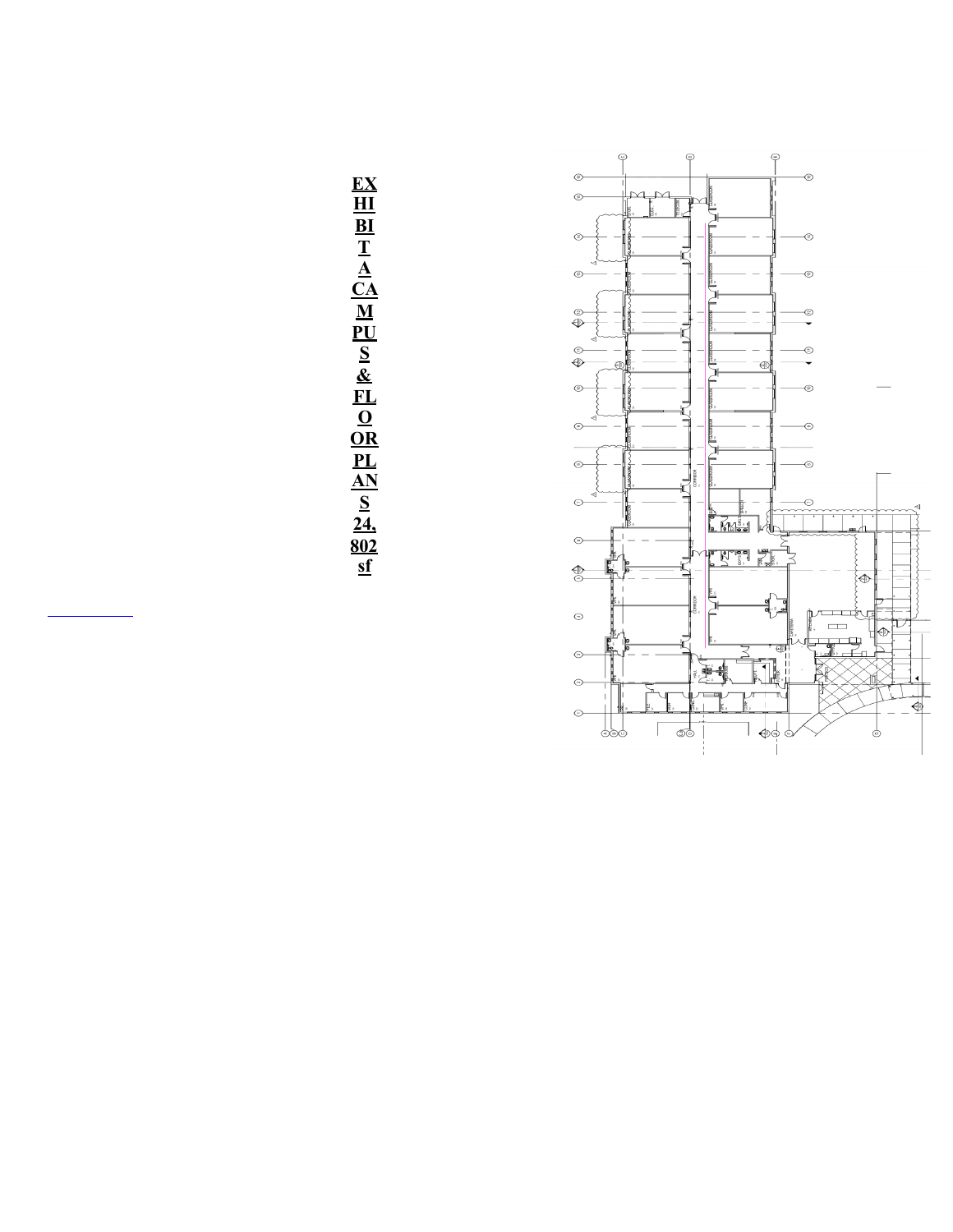# **Exhibit B School Calendar**

# **Parrish Charter Academy**

# 2021-2022 School Calendar

|                 | July '21 |    |    |    |    |    |  |
|-----------------|----------|----|----|----|----|----|--|
| Su              | M        | Tu | W  | Th | F  | S  |  |
|                 |          |    |    |    | 2  | 3  |  |
| 4               | 5        | 6  | 7  | 8  | 9  | 10 |  |
| $\overline{11}$ | 12       | 13 | 14 | 15 | 16 | 17 |  |
| 18              | 19       | 20 | 21 | 22 | 23 | 24 |  |
| 25              | 26       | 27 | 28 | 29 | 30 | 31 |  |
|                 |          |    |    |    |    |    |  |

|    | August '21     |    |    |           |    |    |  |
|----|----------------|----|----|-----------|----|----|--|
| Su | M              | Tu | W  | <b>Th</b> | F  | s  |  |
|    | $\overline{2}$ | 3  | 4  | 5         | 6  |    |  |
| 8  | 9              | 10 | 11 | 12        | 13 | 14 |  |
| 15 | 16             | 17 | 18 | 19        | 20 | 21 |  |
| 22 | 23             | 24 | 25 | 26        | 27 | 28 |  |
| 29 | 30             | 31 |    |           |    |    |  |
|    |                |    |    |           |    |    |  |

|                | September '21 |    |    |    |    |    |  |  |
|----------------|---------------|----|----|----|----|----|--|--|
| S <sub>U</sub> | M             | Tυ | W  | Th | F  | S  |  |  |
|                |               |    |    | 2  | 3  | 4  |  |  |
| 5              |               | 7  | 8  | 9  | 10 | 11 |  |  |
| 12             | 13            | 14 | 15 | 16 | 17 | 18 |  |  |
| 19             | 20            | 21 | 22 | 23 | 24 | 25 |  |  |
| 26             | 27            | 28 | 29 | 30 |    |    |  |  |
|                |               |    |    |    |    |    |  |  |

|    | October '21 |    |    |           |    |    |  |
|----|-------------|----|----|-----------|----|----|--|
| Su | M           | Tu | W  | <b>Th</b> | F  | S  |  |
|    |             |    |    |           |    | 2  |  |
| 3  | 4           | 5  | 6  | 7         | 8  | 9  |  |
| 10 | 11          | 12 | 13 | 14        | 15 | 16 |  |
| 17 | 18          | 19 | 20 | 21        | 22 | 23 |  |
| 24 | 25          | 26 | 27 | 28        | 29 | 30 |  |
| 31 |             |    |    |           |    |    |  |

|    | November '21 |    |    |           |    |    |  |
|----|--------------|----|----|-----------|----|----|--|
| Su | M            | Tu | W  | <b>Th</b> | F  | s  |  |
|    | 1            | 2  | 3  | 4         | 5  | 6  |  |
|    | 8            | 9  | 10 | 11        | 12 | 13 |  |
| 14 | 15           | 16 | 17 | 18        | 19 | 20 |  |
| 21 | 22           | 23 | 24 | 25        | 26 | 27 |  |
| 28 | 29           | 30 |    |           |    |    |  |
|    |              |    |    |           |    |    |  |

|                                   | December '21                        |    |    |    |    |    |  |  |
|-----------------------------------|-------------------------------------|----|----|----|----|----|--|--|
| Su                                | W<br>M<br>Tu<br><b>Th</b><br>S<br>F |    |    |    |    |    |  |  |
|                                   |                                     |    |    | 2  | 3  | 4  |  |  |
| 5<br>10<br>8<br>7<br>9<br>6<br>11 |                                     |    |    |    |    |    |  |  |
| 12                                | 13                                  | 14 | 15 | 16 | 17 | 18 |  |  |
| 19                                | 20                                  | 21 | 22 | 23 | 24 | 25 |  |  |
| 26<br>27<br>31<br>28<br>30<br>29  |                                     |    |    |    |    |    |  |  |
|                                   |                                     |    |    |    |    |    |  |  |

|              | January '22             |    |    |    |    |    |  |  |
|--------------|-------------------------|----|----|----|----|----|--|--|
| Su           | Tu<br>M<br>W<br>Th<br>F |    |    |    |    |    |  |  |
|              |                         |    |    |    |    |    |  |  |
| $\mathbf{2}$ | 3                       | 4  | 5  | 6  | 7  | 8  |  |  |
| 9            | 10                      | 11 | 12 | 13 | 14 | 15 |  |  |
| 16           | 17                      | 18 | 19 | 20 | 21 | 22 |  |  |
| 23           | 24                      | 25 | 26 | 27 | 28 | 29 |  |  |
| 30           | 31                      |    |    |    |    |    |  |  |

|    | <b>February '22</b> |    |    |    |    |    |  |
|----|---------------------|----|----|----|----|----|--|
| Su | M                   | Tu | W  | Th | F  | S  |  |
|    |                     |    | 2  | 3  | 4  | 5  |  |
| 6  | 7                   | 8  | 9  | 10 | 11 | 12 |  |
| 13 | 14                  | 15 | 16 | 17 | 18 | 19 |  |
| 20 | 21                  | 22 | 23 | 24 | 25 | 26 |  |
| 27 | 28                  |    |    |    |    |    |  |
|    |                     |    |    |    |    |    |  |

| <b>March '22</b> |    |    |    |           |    |    |  |  |
|------------------|----|----|----|-----------|----|----|--|--|
| S <sub>U</sub>   | M  | Tu | W  | <b>Th</b> | F  | S  |  |  |
|                  |    |    | 2  | 3         | 4  | 5  |  |  |
| $\boldsymbol{6}$ |    | 8  | 9  | 10        | 11 | 12 |  |  |
| 13               | 14 | 15 | 16 | 17        | 18 | 19 |  |  |
| 20               | 21 | 22 | 23 | 24        | 25 | 26 |  |  |
| 27               | 28 | 29 | 30 | 31        |    |    |  |  |
|                  |    |    |    |           |    |    |  |  |

|    | April '22 |    |    |    |    |                         |  |
|----|-----------|----|----|----|----|-------------------------|--|
| Su | F         | S  |    |    |    |                         |  |
|    |           |    |    |    |    | $\overline{\mathbf{2}}$ |  |
| 3  | 4         | 5  | 6  | 7  | 8  | 9                       |  |
| 10 | 11        | 12 | 13 | 14 | 15 | 16                      |  |
| 17 | 18        | 19 | 20 | 21 | 22 | 23                      |  |
| 24 | 25        | 26 | 27 | 28 | 29 | 30                      |  |
|    |           |    |    |    |    |                         |  |

|    | <b>May '22</b> |    |    |           |    |    |  |
|----|----------------|----|----|-----------|----|----|--|
| Su | M              | Tu | W  | <b>Th</b> | F  | S  |  |
|    | 2              | 3  | 4  | 5         | 6  |    |  |
| 8  | 9              | 10 | 11 | 12        | 13 | 14 |  |
| 15 | 16             | 17 | 18 | 19        | 20 | 21 |  |
| 22 | 23             | 24 | 25 | 26        | 27 | 28 |  |
| 29 | 30             | 31 |    |           |    |    |  |
|    |                |    |    |           |    |    |  |

| <b>June '22</b> |    |    |    |           |    |    |  |  |
|-----------------|----|----|----|-----------|----|----|--|--|
| Su              | M  | Tu | W  | <b>Th</b> | S  |    |  |  |
|                 |    |    |    | 2         | 3  | 4  |  |  |
| 5               | 6  | 7  | 8  | 9         | 10 | 11 |  |  |
| 12              | 13 | 14 | 15 | 16        | 17 | 18 |  |  |
| 19              | 20 | 21 | 22 | 23        | 24 | 25 |  |  |
| 26              | 27 | 28 | 29 | 30        |    |    |  |  |
|                 |    |    |    |           |    |    |  |  |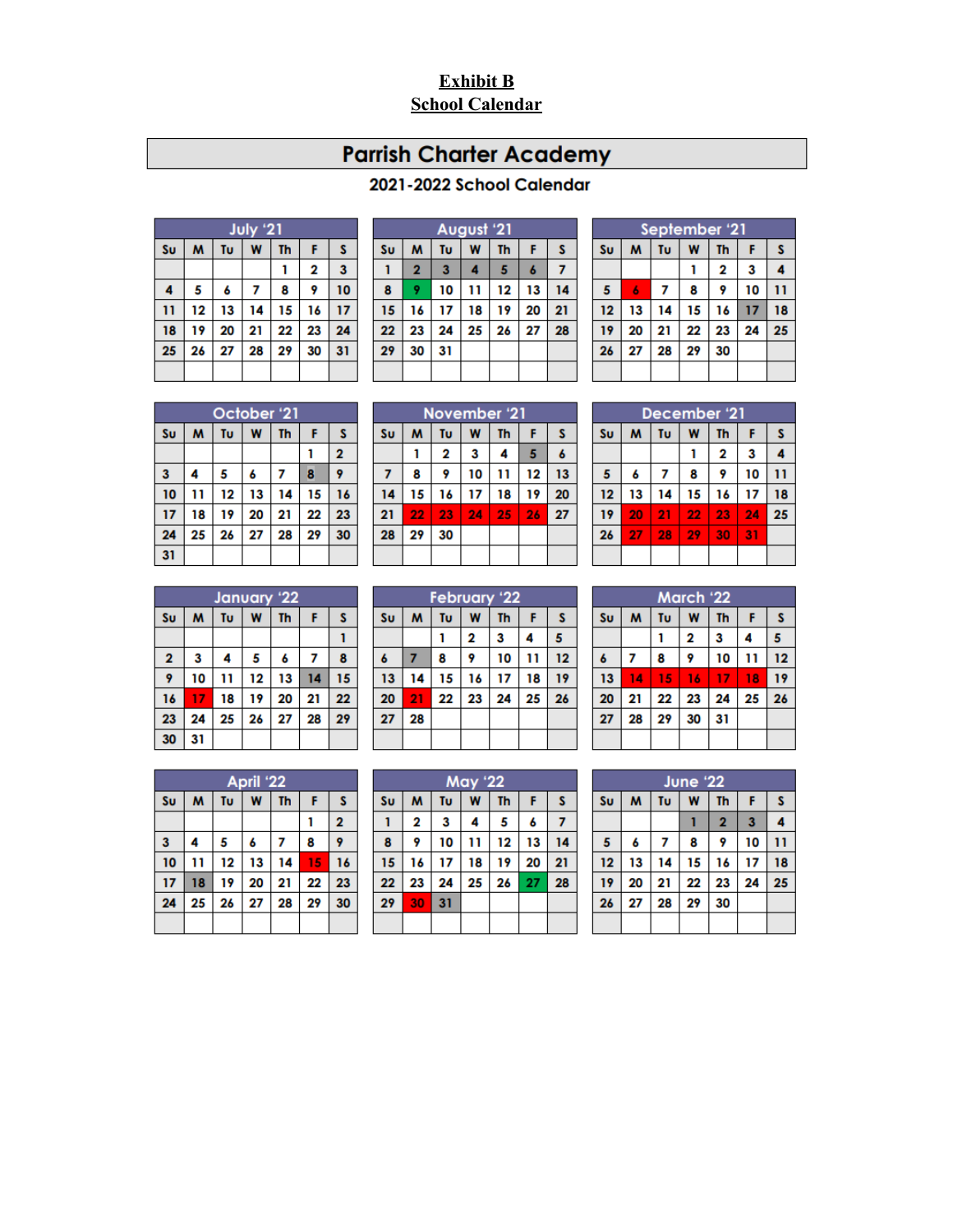# **Exhibit C Questionnaire**

| Please answer all questions completely. Where necessary, attach additional sheets.                                                                                                                   |  |  |  |  |  |  |
|------------------------------------------------------------------------------------------------------------------------------------------------------------------------------------------------------|--|--|--|--|--|--|
|                                                                                                                                                                                                      |  |  |  |  |  |  |
| Address and Phone Number:                                                                                                                                                                            |  |  |  |  |  |  |
|                                                                                                                                                                                                      |  |  |  |  |  |  |
|                                                                                                                                                                                                      |  |  |  |  |  |  |
| How many employees does your company employ in the South Florida area?<br><u> </u>                                                                                                                   |  |  |  |  |  |  |
| How many subcontractors does your company contract with in the South Florida area? __________                                                                                                        |  |  |  |  |  |  |
| Please list any industry organization affiliations and/or certifications? __________________________                                                                                                 |  |  |  |  |  |  |
| Is your company a janitorial franchise, or in any way affiliated with a janitorial franchise?                                                                                                        |  |  |  |  |  |  |
| What is your retention/turnover rate for employees/subcontractors utilized as night cleaning crew?                                                                                                   |  |  |  |  |  |  |
| What is the total square footage of buildings ever cleaned by your company?<br><u> 1989 - Johann Harry Harry Harry Harry Harry Harry Harry Harry Harry Harry Harry Harry Harry Harry Harry Harry</u> |  |  |  |  |  |  |
| ,我们也不能在这里的人,我们也不能在这里的人,我们也不能在这里的人,我们也不能在这里的人,我们也不能在这里的人,我们也不能在这里的人,我们也不能在这里的人,我们也<br><u> 1989 - Johann Barbara, margaret eta idazlea (h. 1989).</u>                                                  |  |  |  |  |  |  |
| Where was this cleaning done?                                                                                                                                                                        |  |  |  |  |  |  |
|                                                                                                                                                                                                      |  |  |  |  |  |  |
|                                                                                                                                                                                                      |  |  |  |  |  |  |
|                                                                                                                                                                                                      |  |  |  |  |  |  |
|                                                                                                                                                                                                      |  |  |  |  |  |  |

· \*Please provide a minimum of three (3) references, to include name, building square footage, and contact information (name, email and phone number), and length of relationship (including whether current or past affiliation).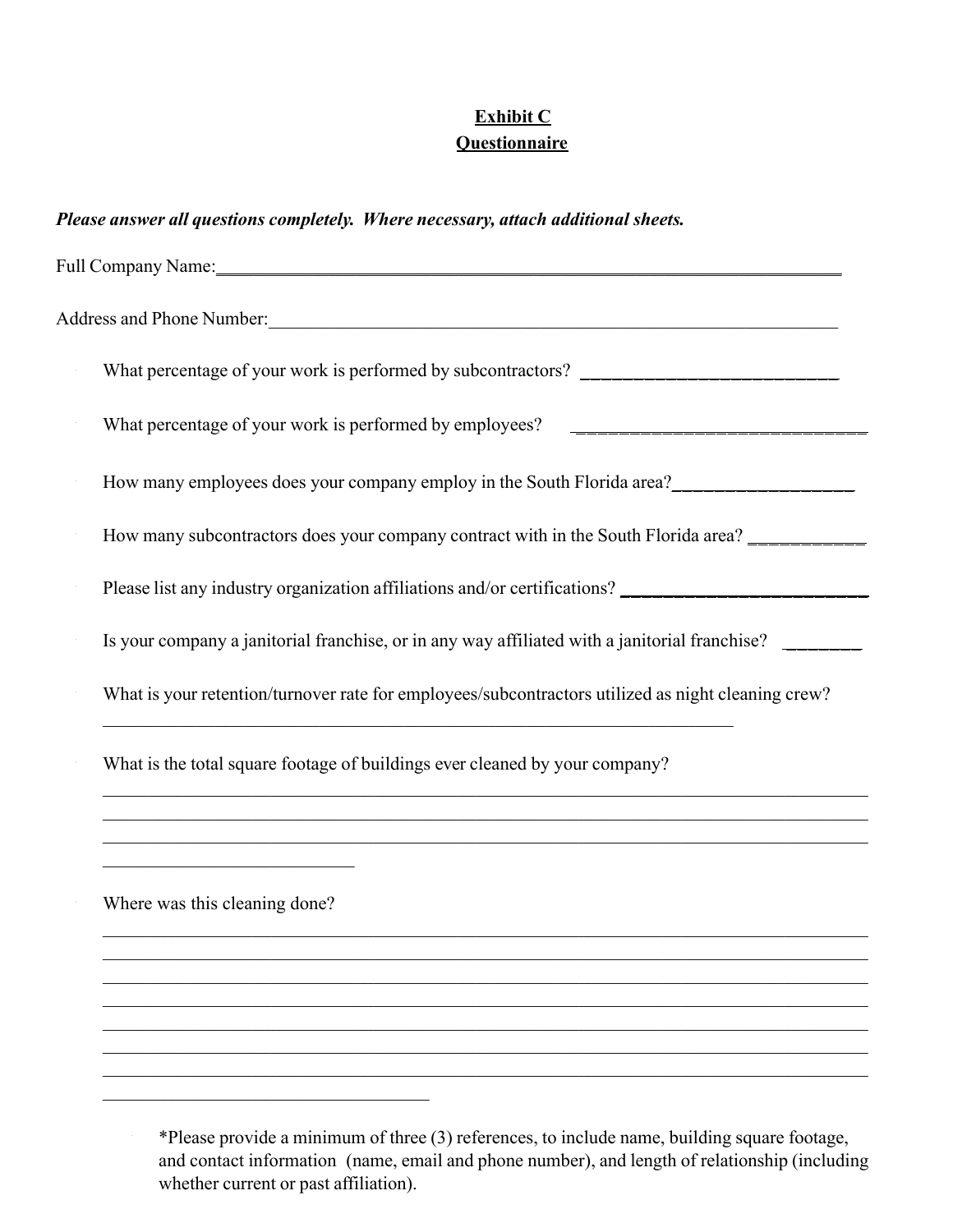Questionnaire Completed by:

Name/Title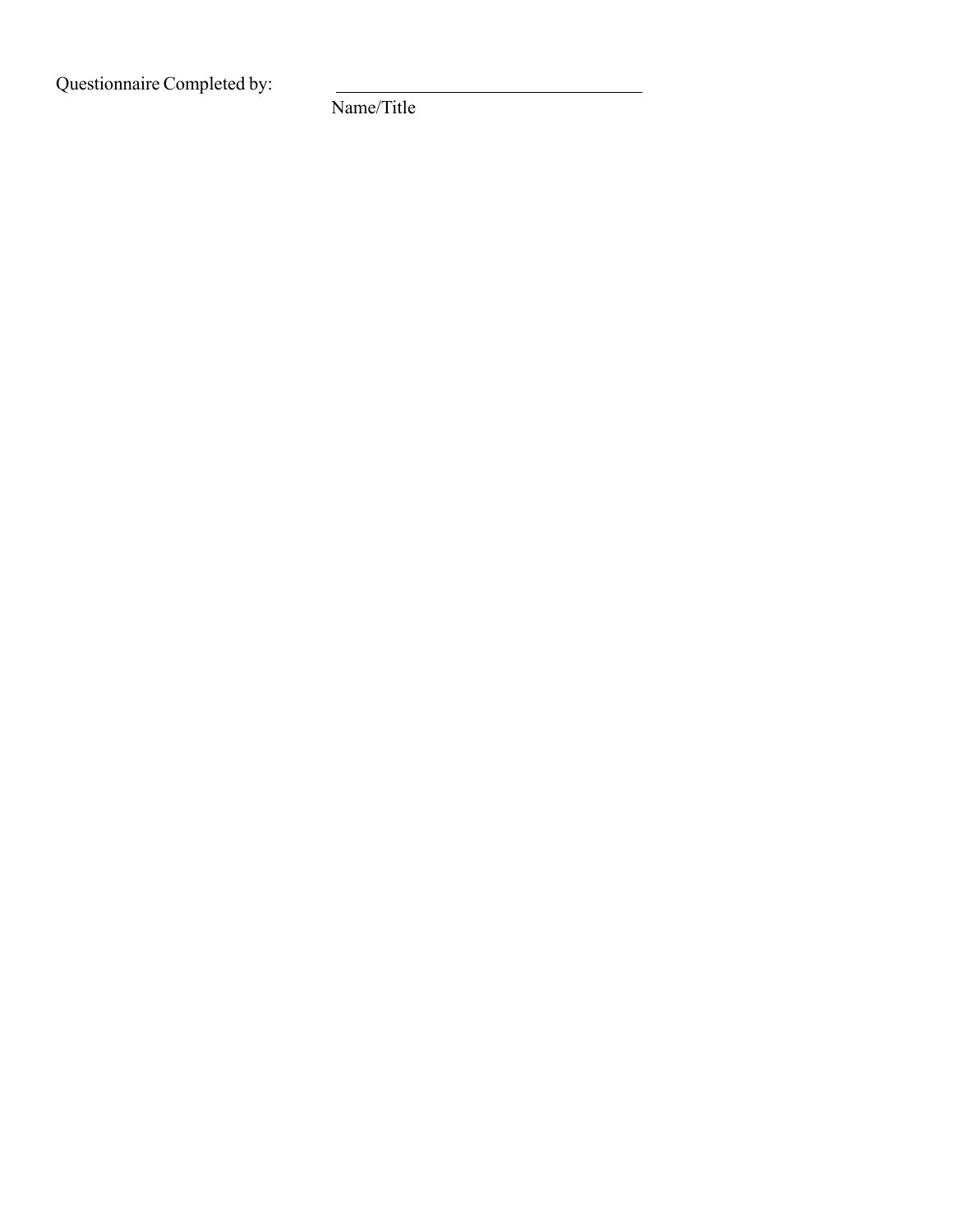# **Exhibit D Proposal Evaluation**

Contractor's Name:

Evaluator's Name:

| Criteria                                | <b>Points</b><br><b>Availa</b> | <b>Points</b><br>award | <b>Points</b><br>deduct | <b>Comments</b> |
|-----------------------------------------|--------------------------------|------------------------|-------------------------|-----------------|
| Price $(1)$                             | 40                             |                        |                         |                 |
| Experience<br>as Janitorial<br>Services | 30                             |                        |                         |                 |
| Ability to<br>Satisfactorily<br>(3)     | 25                             |                        |                         |                 |
| References (4)                          | 15                             |                        |                         |                 |
|                                         |                                |                        |                         |                 |
| <b>Sub-Total points</b>                 | 100                            |                        |                         |                 |
| Points deducted<br>for incomplete       |                                |                        |                         |                 |
|                                         |                                |                        |                         |                 |
| <b>Total</b>                            | 100                            |                        |                         |                 |

- (1) Price
	- a. The lowest price receives 40 points
	- b. Second lowest price receives 35 points
	- c. Third lowest price receives 30 points
	- d. Fourth lowest price receives 25 points
	- e. Fifth lowest price receives 20 points
	- f. All others, in subsequent price point increase, will receive -5 points in decreasing succession
- (2) Experience
	- a. Parrish Charter Academy expects and prefers the awarded vendor to have experience in the basic operation of K-12 Charter Schools or other educational institutions.
	- b. Vendor with most years with preferred experience receives 30 points
	- c. Vendor with second most years preferred experience receives 25 points
	- d. Vendor with third most years preferred experience receives 15 points
	- e. All other vendors receive 0 points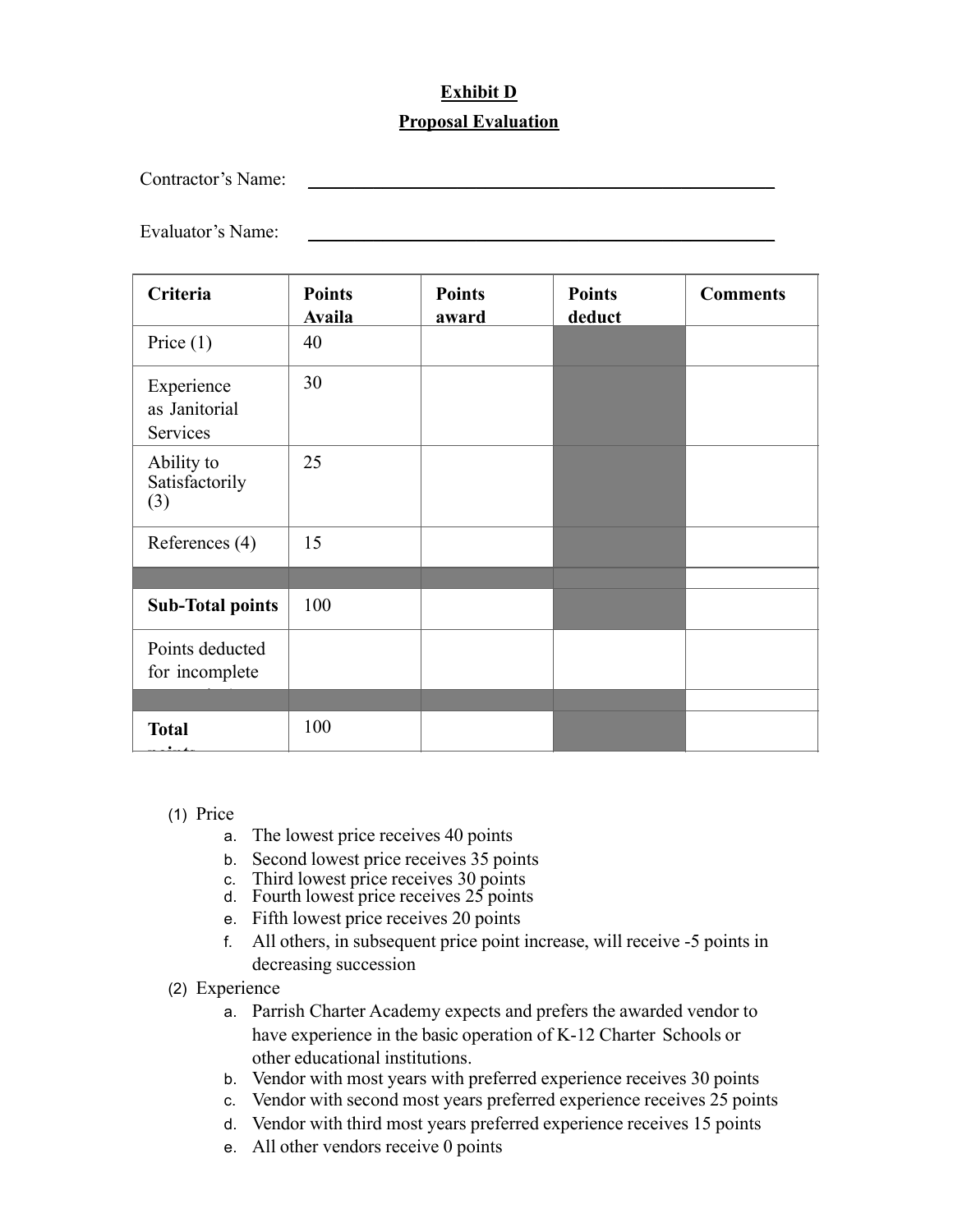- (3) Ability to Service
	- a. This criterion may be used in conjunction with the janitorial services project proposal.
	- b. Parrish Charter Academy may use its discretion to project whether proposed vendor's existing size, clients, service locations and staffing indicate a likelihood that the proposed vendor shall be able to satisfactorily service the campuses for which the proposed vendor is bidding.
	- c. Vendor that Parrish Charter Academy deems most likely to satisfactorily service its campus shall receive 25 points.
	- d. Vendors that Parrish Charter Academy deems unlikely to satisfactorily service the campus will receive no points.
- (4) References
- a. Vendors must provide at least 3 references from current or former clients.
- b. Vendors with 3 positive references from current clients will be awarded 10 points
- c. Vendors with 2 positive references will be awarded 5 points
- d. Vendors with 1 or no positive references will be awarded 0 points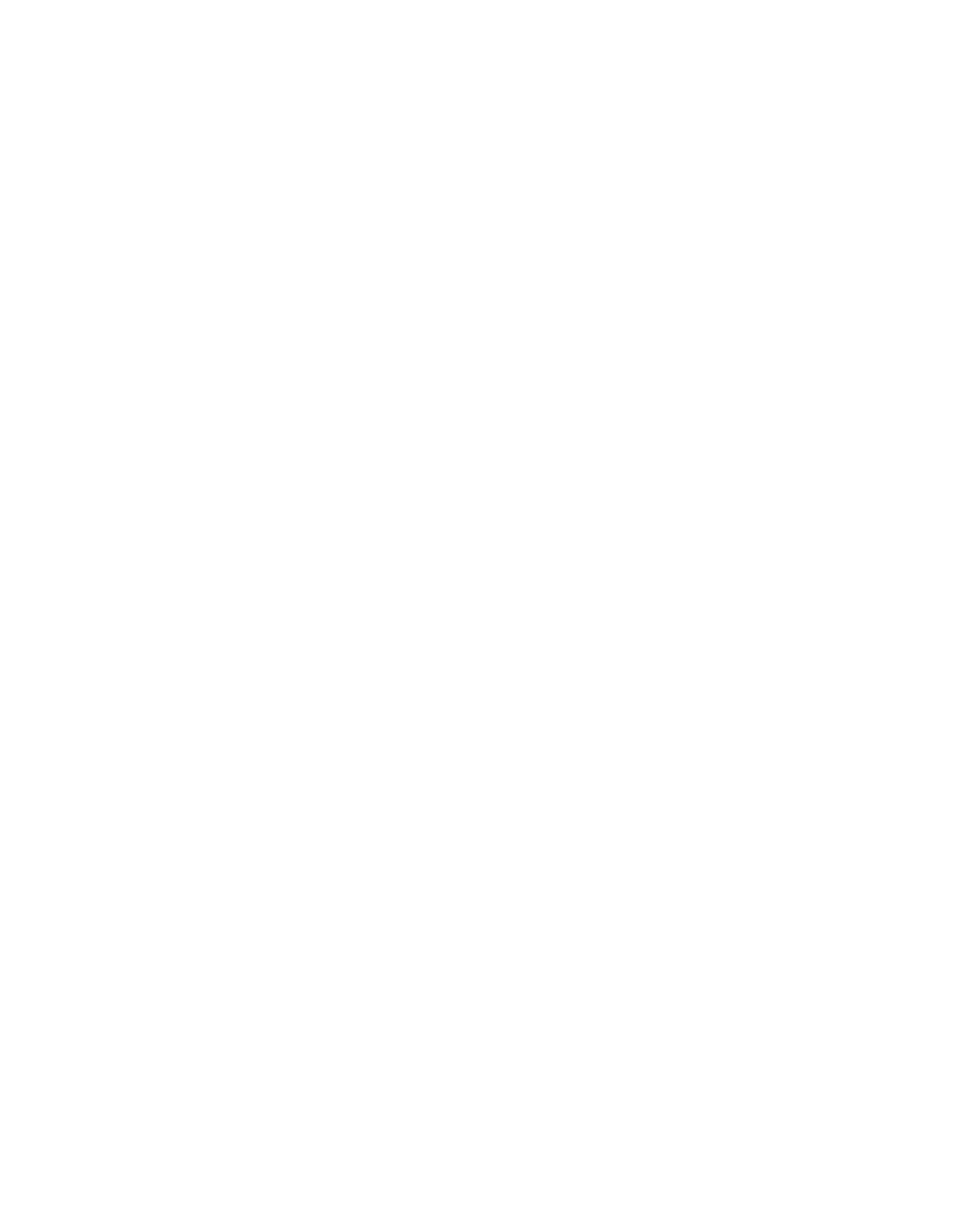# **Exhibit E Cleaning Checklist**

| <b>CLASSROOMS</b>                                                           | <b>DAILY</b> | <b>WEEKLY</b> | <b>MONTHL</b> | <b>QUARTE</b> |  |
|-----------------------------------------------------------------------------|--------------|---------------|---------------|---------------|--|
| Sweep, wet mop floors with microfiber flat                                  | $\sqrt{}$    |               |               |               |  |
| Vacuum spot clean carnets/rugs including                                    |              |               |               |               |  |
| Spray clean rag with light amount of                                        | V            |               |               |               |  |
| diginfectant and wine tone of degler                                        |              |               |               |               |  |
| Clean and disinfect door handles                                            |              |               |               |               |  |
| Empty waste baskets and trash receptacles,                                  | $\sqrt{2}$   |               |               |               |  |
| reline and remove to dumnster                                               |              |               |               |               |  |
| Wipe and clean all horizontal surfaces                                      |              |               |               |               |  |
| which includes desktops, chairs, pictures,                                  | V            |               |               |               |  |
| shelves, windowsills, furnishings, etc.                                     |              |               |               |               |  |
| Dust HVAC vents and louvers                                                 |              |               |               |               |  |
| Spot clean light switches and door frames                                   |              |               |               |               |  |
| Disinfect telephones                                                        |              |               |               |               |  |
|                                                                             |              |               |               |               |  |
| Spot clean walls, doors, doorframes                                         | $\sqrt{}$    |               |               |               |  |
| and light ewitches for fingerprints                                         |              |               |               |               |  |
| OFFICES/RECEPTION                                                           | <b>DAILY</b> | WEEKLY        | <b>MONTHL</b> | <b>QUARTE</b> |  |
|                                                                             | $\sqrt{}$    |               |               |               |  |
| Empty waste baskets and trash receptacles,<br>reline and remove to dumnster |              |               |               |               |  |
| Sweet and mon floors                                                        |              |               |               |               |  |
| Vacuum all carpeting including under desks,                                 | V            |               |               |               |  |
| corners and edges                                                           |              |               |               |               |  |
|                                                                             |              |               |               |               |  |
| Wipe and clean all horizontal surfaces                                      |              |               |               |               |  |
| which includes desktops, chairs, pictures,                                  | V            |               |               |               |  |
| shelves, windowsills, furnishings, etc.                                     |              |               |               |               |  |
| Clean and disinfect door handles                                            |              |               |               |               |  |
| Dust HVAC vents and louvers                                                 |              |               |               |               |  |
| Disinfect telephones                                                        |              |               |               |               |  |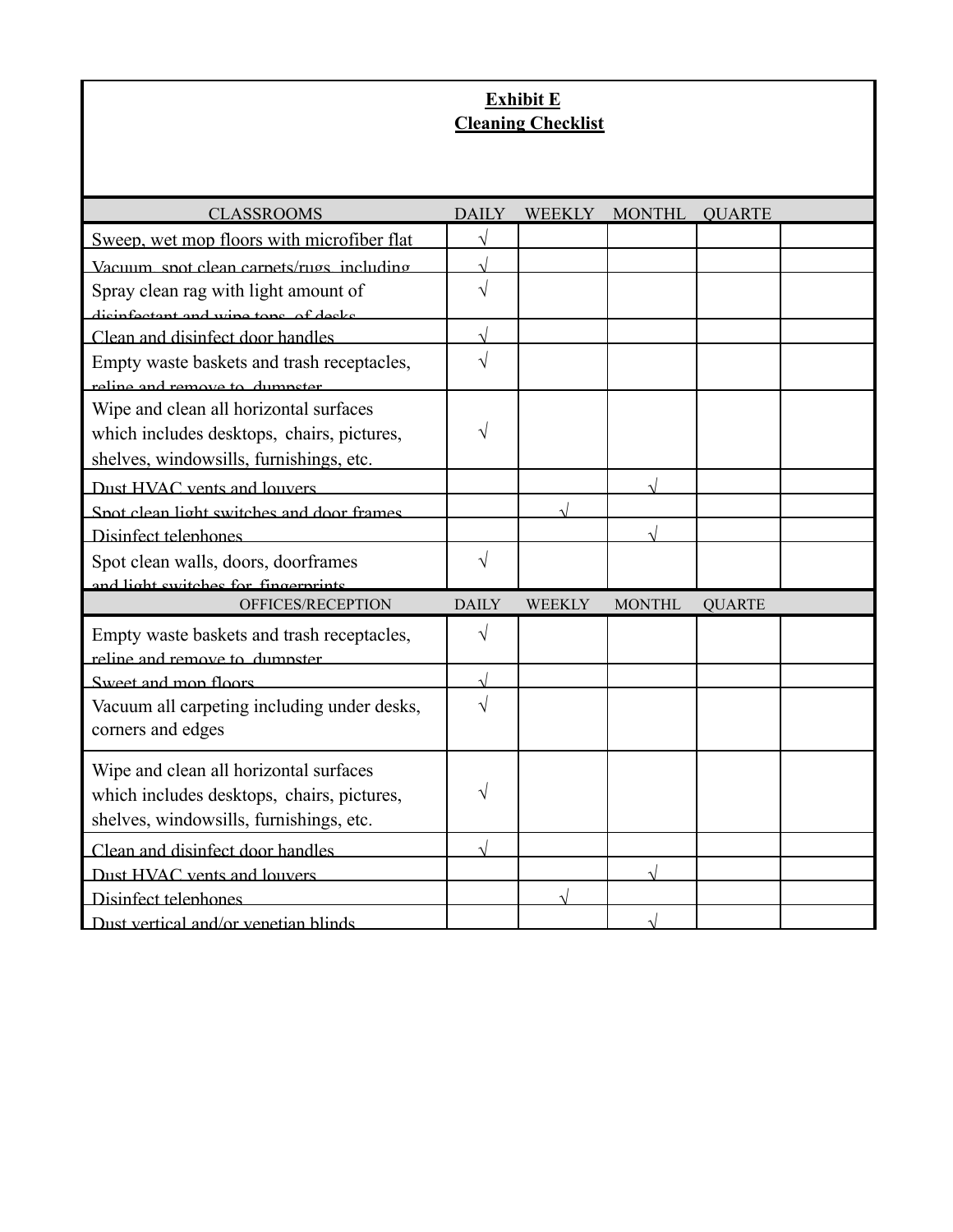| Spot clean walls, doorframes and light switches<br>for fingerprints  | V            |               |                |                |  |
|----------------------------------------------------------------------|--------------|---------------|----------------|----------------|--|
| Spot clean all partition glass                                       |              |               |                |                |  |
| Check for cohwebs etc remove as needed                               |              |               |                |                |  |
| Pick up trash, soda cans, litter, etc., outside of all<br>entrances  | $\sqrt{ }$   |               |                |                |  |
| <b>JANITORIAL CLOSET</b>                                             | <b>DAILY</b> | <b>WEEKLY</b> | <b>MONTHLY</b> | <b>QUARTER</b> |  |
| Sweep, wet mop floors with microfiber flat mop                       |              |               |                |                |  |
| Organize and maintain all cleaning supplies                          | $\sqrt{}$    |               |                |                |  |
| Maintain Hazardous Materials Information                             |              |               |                |                |  |
| CAFETERIA/BREAK ROOM(S)                                              | <b>DAILY</b> | <b>WEEKLY</b> | <b>MONTHLY</b> | <b>OUARTER</b> |  |
| Clean and disinfect sinks and countertops                            |              |               |                |                |  |
| Clean and disinfect table tons with clean rag                        |              |               |                |                |  |
| Sweep, vacuum and damp mop floors with<br>microfiber flat mop        | V            |               |                |                |  |
| Empty waste baskets and trash receptacles,                           | $\sqrt{ }$   |               |                |                |  |
| Clean refrigerator                                                   |              |               |                |                |  |
| Damp wipe refrigerator and microwave inside                          |              |               |                |                |  |
| HALLWAYS & SCHOOL GROUNDS                                            | <b>DAILY</b> | <b>WEEKLY</b> | <b>MONTHLY</b> | <b>QUARTER</b> |  |
| Pick up trash, soda cans, litter, etc. throughout<br>campus property | V            |               |                |                |  |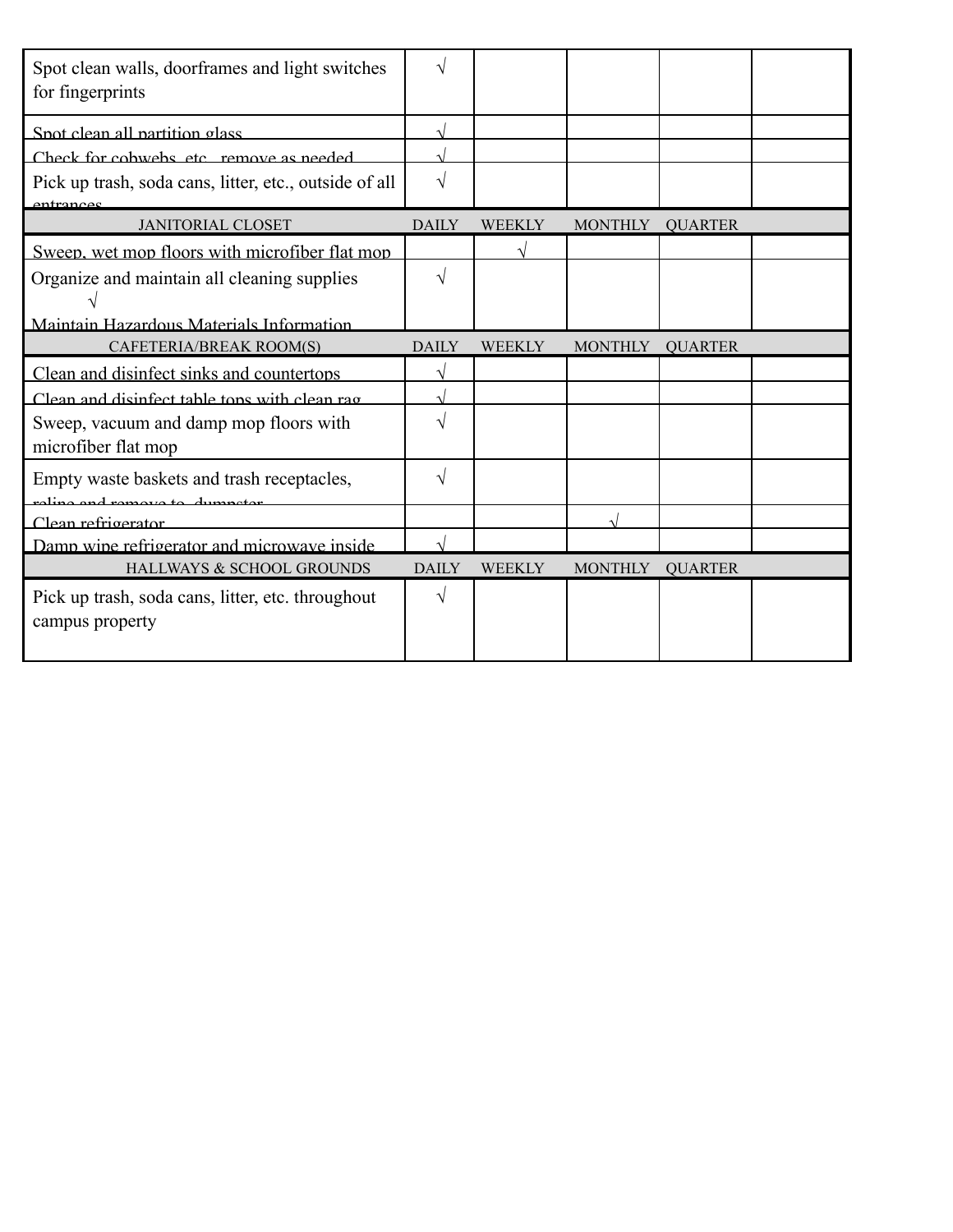| Sweep and damp mop stairwells                                                                                     |              | V             |                    |                             |                               |
|-------------------------------------------------------------------------------------------------------------------|--------------|---------------|--------------------|-----------------------------|-------------------------------|
| Spot clean exterior walls and stairwells                                                                          |              | $\sqrt{}$     |                    |                             |                               |
| Clean and disinfect water fountains                                                                               |              |               |                    |                             |                               |
| Remove cobwebs                                                                                                    |              | $\sqrt{}$     |                    |                             |                               |
| <b>RESTROOMS</b>                                                                                                  | <b>DAILY</b> | <b>WEEKLY</b> | <b>MONTHL</b><br>Y | <b>QUARTE</b><br><b>RLY</b> | $BI -$<br><b>ANNUALL</b><br>Y |
| Clean and sanitize inside<br>and outside of toilets and urinals and base<br>of toilet                             | $\sqrt{}$    |               |                    |                             |                               |
| Scour and disinfect sinks and clean faucets                                                                       | $\sqrt{}$    |               |                    |                             |                               |
| Clean and polish mirrors                                                                                          |              |               |                    |                             |                               |
| Clean countertops and dispenser fronts                                                                            | $\sqrt{}$    |               |                    |                             |                               |
| Wipe down and disinfect stall doors                                                                               | $\sqrt{ }$   |               |                    |                             |                               |
| Wet mop floors with<br>bacteriostatic cleaner disinfectant, flushing<br>drains to eliminate odors                 | $\sqrt{}$    |               |                    |                             |                               |
| Clean and dust light covers                                                                                       |              |               |                    | $\sqrt{}$                   |                               |
| Disinfect and scrub restroom floors, includin<br>g edges and corners                                              |              |               |                    |                             |                               |
| Empty paper towel and sanitary napkin rece<br>ptacles                                                             | $\sqrt{}$    |               |                    |                             |                               |
| If necessary, pour germicidal down drains<br>and into toilet bowls and urinals (kills ge<br>rms and strong odors) | $\sqrt{ }$   |               |                    |                             |                               |
| Restock toilet paper and towel receptacles, if<br>applicable                                                      | $\sqrt{ }$   |               |                    |                             |                               |
| Check and fill soap dispensers, if needed                                                                         | $\sqrt{}$    |               |                    |                             |                               |
| <b>FLOOR CARE</b>                                                                                                 | <b>DAILY</b> | <b>WEEKLY</b> | <b>MONTHL</b><br>Y | <b>QUARTE</b><br><b>RLY</b> | $BI-$<br><b>ANNUALL</b><br>Y  |
| Spray buff with propane hi-<br>speed burnisher, all vinyl (vct) floors inclu<br>ding classrooms                   |              |               | $\sqrt{}$          |                             |                               |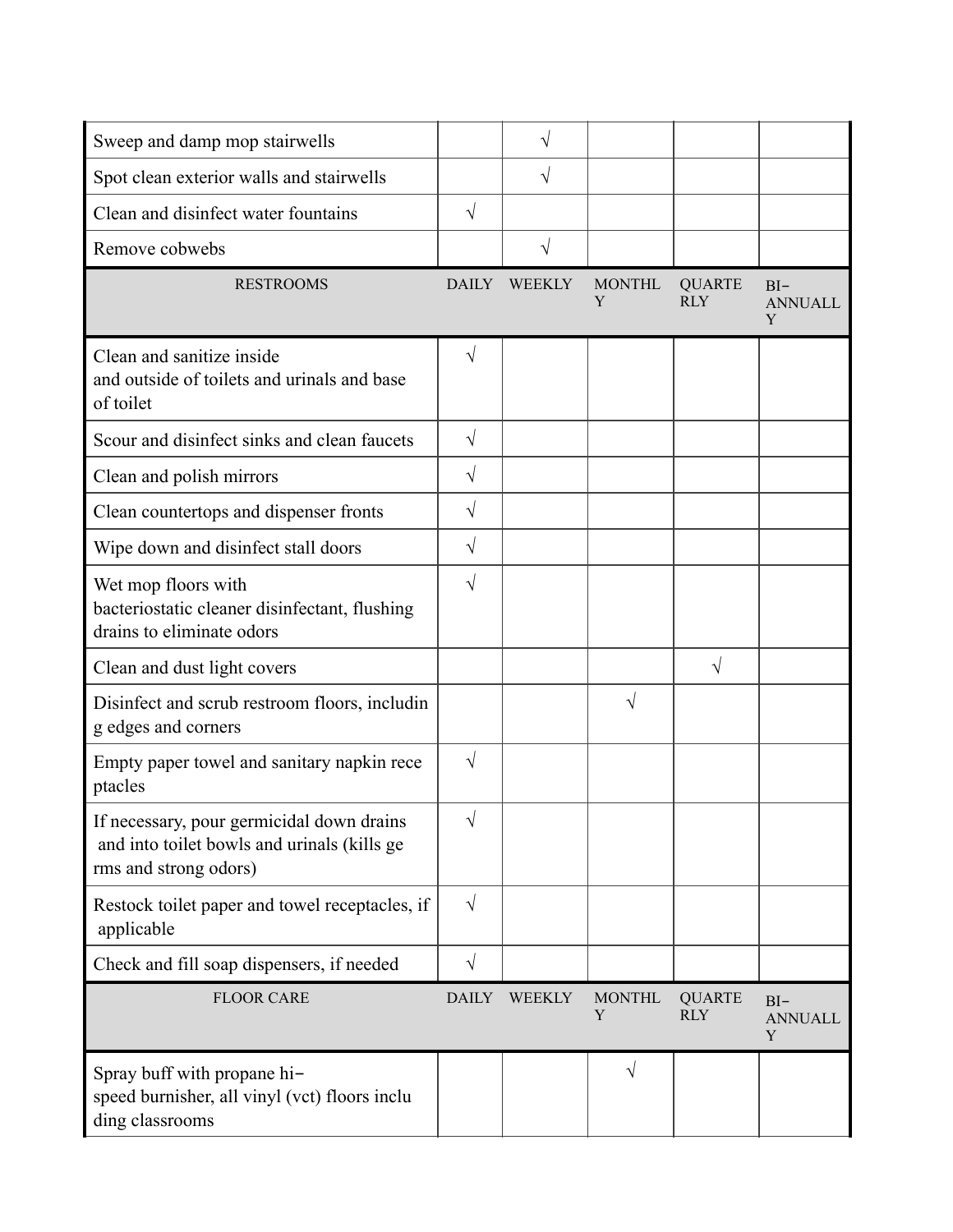| Strip, seal and wax (6 coats $-$ allow to<br>dry between coats) main entrance, all hall<br>ways and multipurpose room            |  |  |  |
|----------------------------------------------------------------------------------------------------------------------------------|--|--|--|
| Shampoo all carpeted areas                                                                                                       |  |  |  |
| Machine scrub and strip, seal and wax (6 c<br>$oats - allow to$<br>dry between coats), all vinyl floors includin<br>g classrooms |  |  |  |

**Exhibit F PRICE SHEET** 



*By submission of this proposal, the undersigned vendor certifies that, in the event the vendor receives an award under this RFP, the vendor shall operate in accordance with all applicable laws, rules and regulations and the terms and*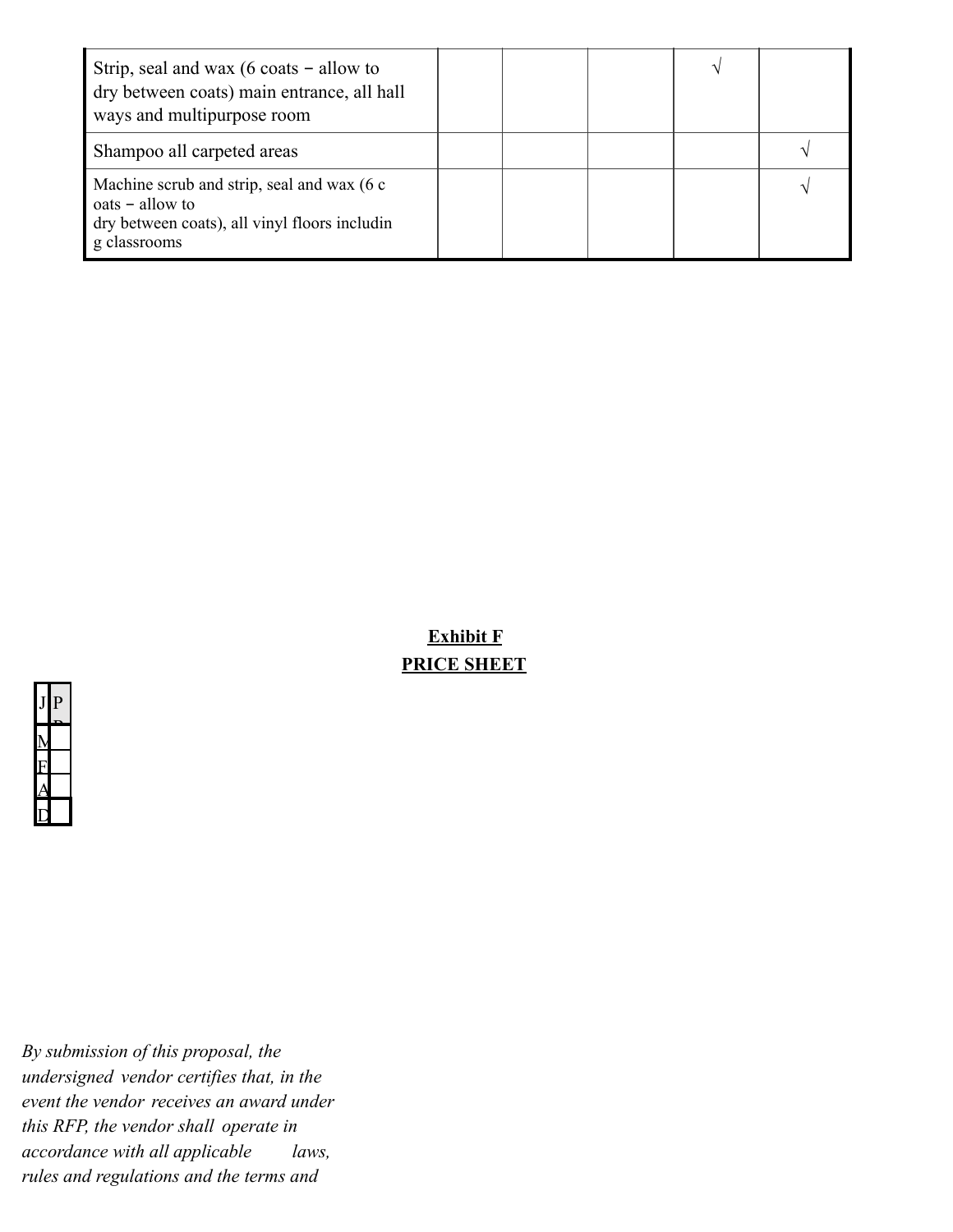*conditions set forth in this RFP, and shall honor the pricing set forth above. This Contract may be renewed by mutual agreement as provided in this RFP.* 

> Submitted by: Company Name:

Authorized Signatory/Title Dated:

#### **DRUG-FREE WORKPLACE PROGRAM BIDDER CERTIFICATION**

IDENTICAL TIE PROPOSALS - Preference shall be given to businesses with drug-free workplace programs. Whenever two or more Proposals which are equal with respect to price, quality, and service are received by the State or by any political subdivision for the procurement of commodities or contractual services, a proposal received from a business that certifies that it has implemented a drug-free workplace program shall be given preference in the award process. Established procedures for processing tie proposals will be followed if none of the tied vendors have a drug-free workplace program. In order to have a drug-free workplace program, a business shall:

- 1) Publish a statement notifying employees that the unlawful manufacture, distribution, dispensing, possession, or use of a controlled substance is prohibited in the workplace and specifying the actions that will be taken against employees for violations of such prohibition.
- 2) Inform employees about the dangers of drug abuse in the workplace, the business's policy of maintaining a drug-free workplace, any available drug counseling, rehabilitation, and employee assistance programs, and the penalties that may be imposed upon employees for drug abuse violations.